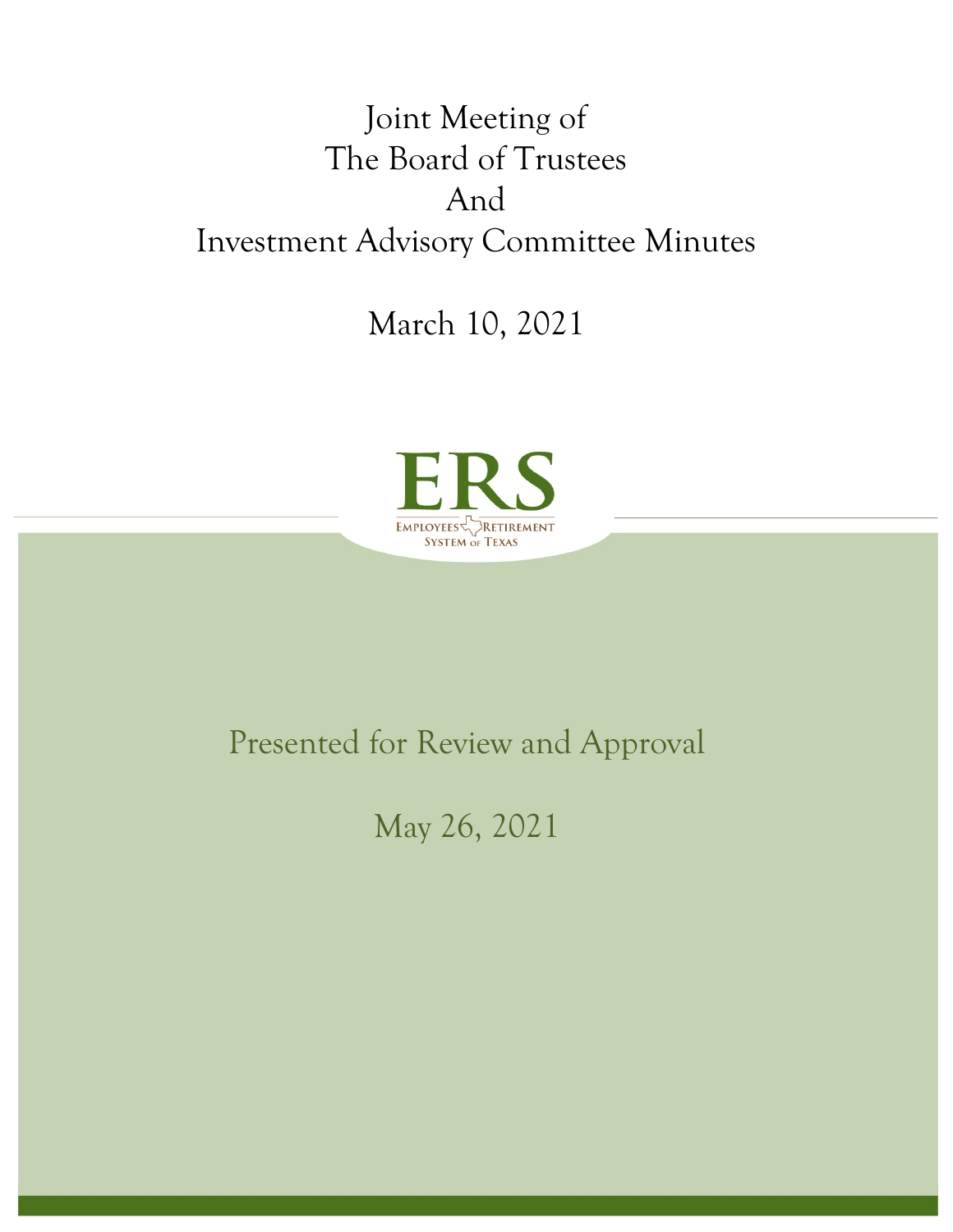# **TABLE OF CONTENTS**

| 8. CALL MEETING OF THE INVESTMENT ADVISORY COMMITTEE TO ORDER3                                                                                               |
|--------------------------------------------------------------------------------------------------------------------------------------------------------------|
| 9. REVIEW AND APPROVAL OF THE MINUTES TO THE DECEMBER 9, 2020 JOINT MEETING OF<br>THE BOARD OF TRUSTEES AND INVESTMENT ADVISORY COMMITTEE - (ACTION)3        |
| 10. REVIEW, DISCUSSION AND CONSIDERATION OF THE TEXA\$AVER 401(K)/457 PROGRAM                                                                                |
| 11. *REVIEW AND DISCUSSION OF THE INVESTMENT COMPLIANCE ANNUAL REPORT 9                                                                                      |
| 12. REVIEW AND DISCUSSION OF ELIGIBILITY AND COMPLIANCE OF THE INVESTMENT                                                                                    |
| 13. *REVIEW AND DISCUSSION OF INVESTMENT PERFORMANCE FOR 4TH QUARTER OF 2020                                                                                 |
| 14. *REVIEW, DISCUSSION AND CONSIDERATION OF REAL ESTATE- (ACTION)  13                                                                                       |
| 15. *OPPORTUNISTIC CREDIT PROGRAM - MARKET UPDATE AND CONSIDERATION OF<br><b>PROPOSED OPPORTUNISTIC CREDIT ANNUAL TACTICAL PLAN FOR FISCAL YEAR 2022 -</b>   |
|                                                                                                                                                              |
| 17. REMINDER DATE FOR NEXT JOINT MEETING OF THE ERS BOARD OF TRUSTEES AND<br><b>INVESTMENT ADVISORY COMMITTEE, THE NEXT MEETING OF THE BOARD OF TRUSTEES</b> |
| 18. ADJOURNMENT OF THE JOINT MEETING OF THE BOARD OF TRUSTEES AND INVESTMENT                                                                                 |
| 19. RECESS OF THE BOARD OF TRUSTEES. FOLLOWING A TEMPORARY RECESS, THE BOARD<br>OF TRUSTEES WILL RECONVENE TO TAKE UP THE BOARD AGENDA ITEMS.  19            |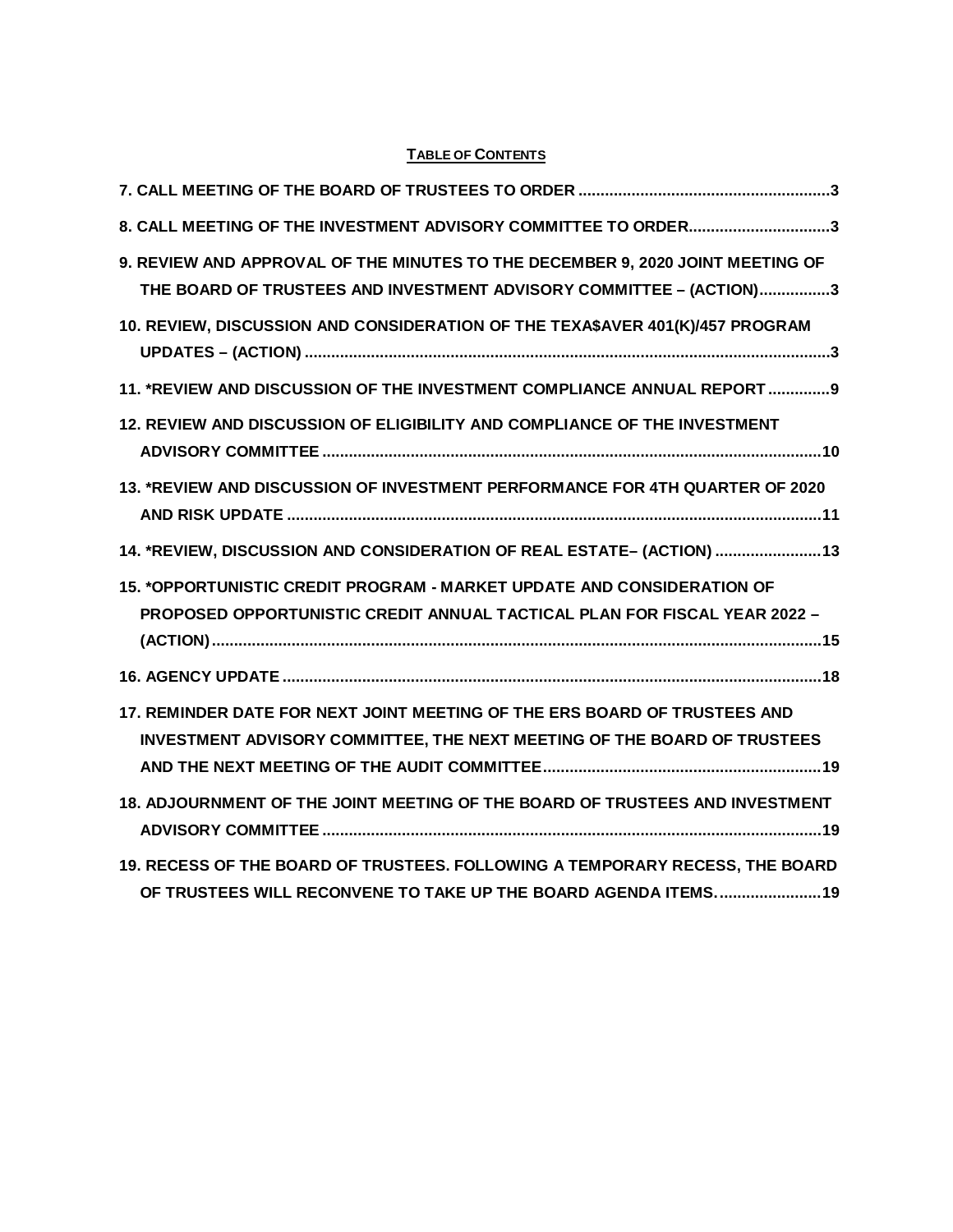### JOINT MEETING OF THE BOARD OF TRUSTEES AND INVESTMENT ADVISORY COMMITTEE EMPLOYEES RETIREMENT SYSTEM OF TEXAS

The March 10, 2021 meeting of the ERS Board of Trustees was held by video conference call as authorized under Section 551.127 of the Texas Government Code, in accordance with the governor's authorization concerning suspension of certain open meeting law requirements in response to the covid-19 (coronavirus) disaster. A quorum of members of the Board participated in the meeting remotely and will be visible and/or audible to the public.

#### **TRUSTEES PRESENT**

Craig Hester, Chair Catherine Melvin, Vice Chair Brian Barth, Member Ilesa Daniels, Member James Kee, Member

#### **INVESTMENT ADVISORY COMMITTEE (IAC) PRESENT**

Bob Alley, Chair Gene Needles, Vice-Chair Caroline Cooley, Member Laurie Dotter, Member James Hille, Member Milton Hixson, Member Ken Mindell, Member

# **ERS DIRECTORS PRESENT**

Porter Wilson, Executive Director Catherine Terrell, Deputy Executive Director Paula A. Jones, Deputy Executive Director and General Counsel Tony Chavez, Director of Internal Audit Bernie Hajovsky, Director of Strategic Initiatives Diana Kongevick, Director of Group Benefits Machelle Pharr, Chief Financial Officer Gabrielle Schreiber, Director of Procurement and Contract Oversight DeeDee Sterns, Director of Human Resource Tom Tull, Chief Investment Officer Chuck Turner, Information Systems

#### **ERS STAFF PRESENT**

Nora Alvarado, Group Benefits Georgina Bouton, Group Benefits Carlos Chujoy, Investments Kelley Davenport, Executive Office Blaise Duran, Group Benefits Angelica Harborth, Group Benefits Aaron Ismail, Investments Tiffani Jenkins, Benefits Communications Lanesia Jones, Investments Panayiotis Lambropoulos, Investments Tressie Landry, Internal Audit David Law, Investments Ricky Lyra, Investments Nicholas Maffeo, Investments Greg Magness, Internal Audit Betty Martin, Investments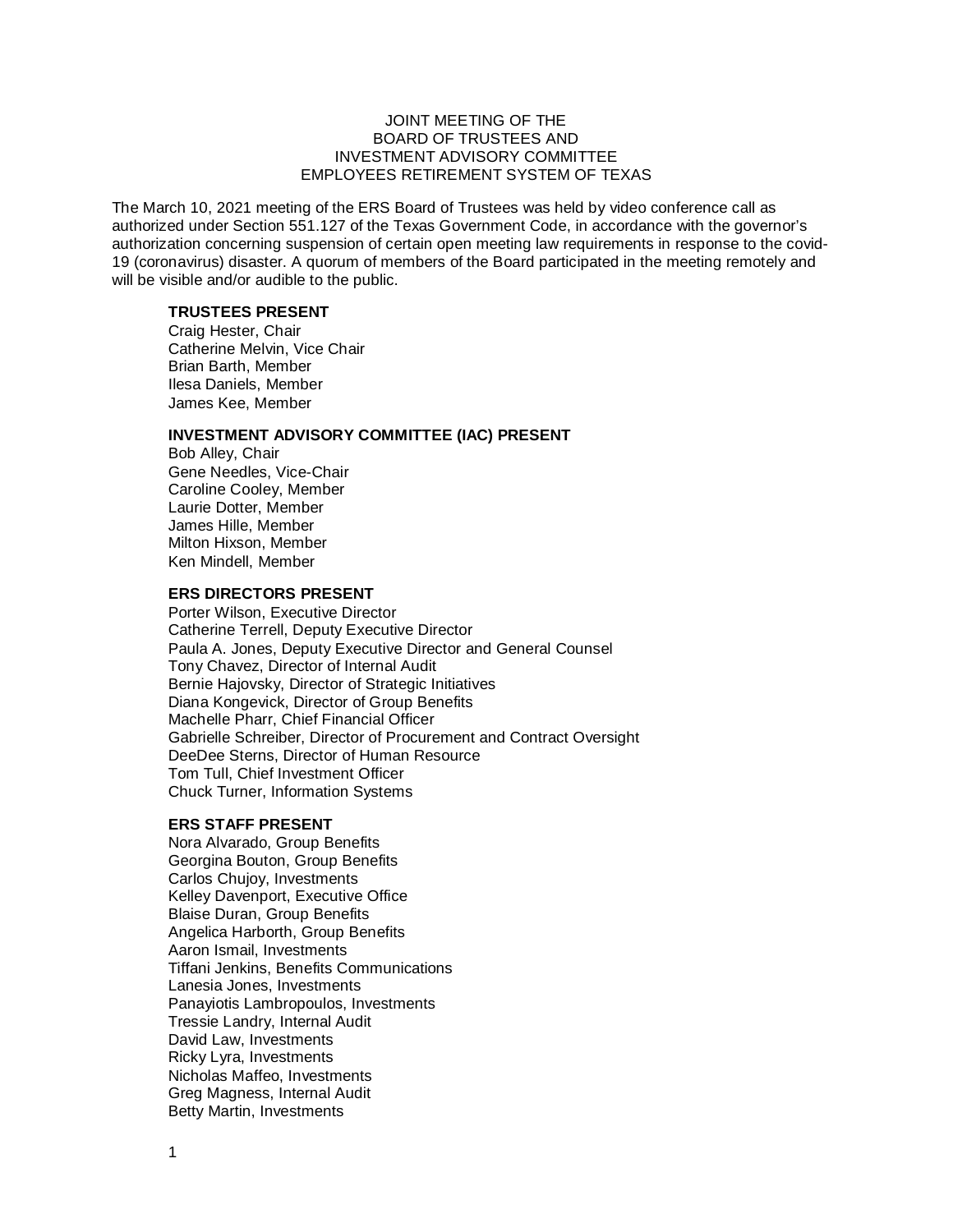Bruce Marton, Information Systems John McCaffrey, Investments Simon Mok, Investments Matt Riemersma, Information Systems Tanna Ridgway, Investments Bob Sessa, Investments Leighton Shantz, Investments Pablo de la Sierra Perez, Investments John Streun, Investments Ariana Whaley, Government Relations

### **VISITORS PRESENT**

Sam Austin, NEPC Tom Cawkwell, Albourne Partners John Claisse, Albourne Partners David Glickman, Meketa Stuart Greenfield, self Michael Kennedy, Korn Ferry James Kokoza, Albourne Partners Michael Malchenko, NEPC Thomas Nun, Great West Investments Jason Ostroski, CliftonLarsonAllen LLP Trae Titus, AV Vendor Richard Whymark, AV Vendor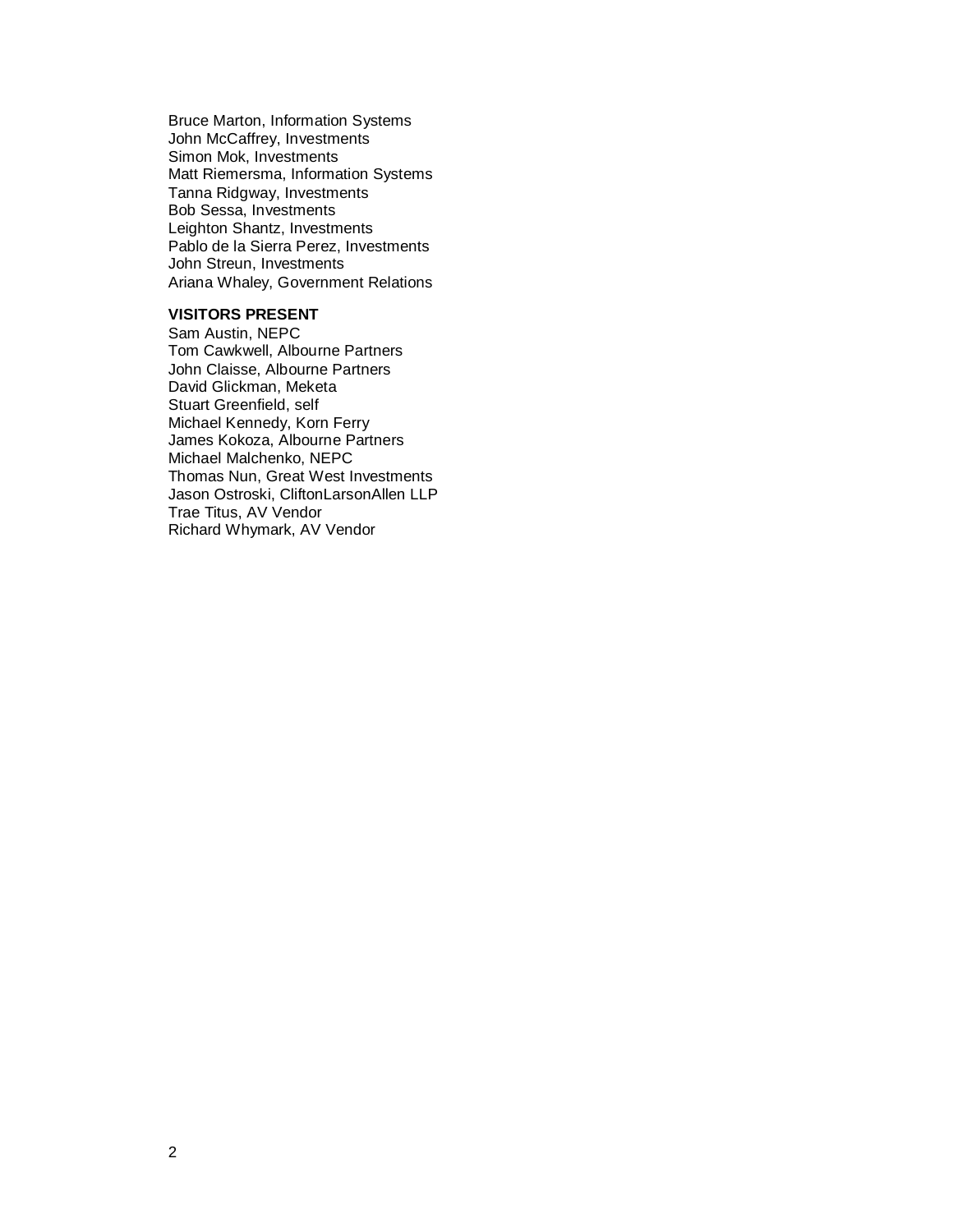# **Call to Order the Joint Meeting of the ERS Board of Trustees and Investment Advisory Committee**

# <span id="page-4-0"></span>**7. Call Meeting of the Board of Trustees to Order**

Mr. Craig Hester, Chair of the Board of Trustees (Board) for the Employees Retirement System of Texas (ERS), called to reconvene with the Investment Advisory Committee (IAC) to take up the following Joint Meeting of the Board of Trustees and Investment Advisory Committee agenda items.

A public notice of the ERS Board of Trustees containing all items on the proposed agenda was filed with the Office of the Secretary of State at 11:39 a.m. on Monday, March 01, 2021 as required by Chapter 551, Texas Government Code, referred to as "The Open Meetings Law".

### <span id="page-4-1"></span>**8. Call Meeting of the Investment Advisory Committee to Order**

Mr. Bob Alley, Chair of the IAC for ERS, called the meeting to order and read the following statement:

A public notice of the ERS Board of Trustees containing all items on the proposed agenda was filed with the Office of the Secretary of State at 11:39 a.m. on Monday, March 01, 2021 as required by Chapter 551, Texas Government Code, referred to as "The Open Meetings Law".

#### <span id="page-4-2"></span>**9. Review and Approval of the Minutes to the December 9, 2020 Joint Meeting of the Board of Trustees and Investment Advisory Committee – (Action)**

Mr. Bob Alley, IAC Chair, opened the floor for a motion on the approval of the minutes from the December 9, 2020 Joint Meeting of the Board of Trustees and Investment Advisory Committee.

The IAC then took the following action:

**Motion** made to move that the Investment Advisory Committee of the Employees Retirement System of Texas approve the minutes of the Joint Meeting of the Board and IAC held on December 9, 2020.

**Motion** by Gene Needles, seconded by Caroline Cooley Final Resolution: Motion Carries Aye: Robert G. Alley, Gene Needles, James R. Hille, Milton Hixson, Ken Mindell, Caroline Cooley, Lauri Dotter

The Board of Trustees then took the following action:

**Motion** made to move that the Board of Trustees of the Employees Retirement System of Texas approve the minutes of the Joint Meeting of the Board and IAC held on December 9, 2020.

**Motion** by Brian Barth, seconded by Ilesa Daniels Final Resolution: Motion Carries Aye: Ilesa Daniels, James Kee**,** Craig Hester, Brian Barth, Catherine Melvin,

There were no questions or further discussion.

#### <span id="page-4-3"></span>**10. Review, Discussion and Consideration of the Texa\$aver 401(k)/457 Program Updates – (ACTION)**

Diana Kongevick, Director of Group Benefits, Georgina Bouton, Assistant Director of Group Benefits, Nora Alvarado, Voluntary Income Plans, Group Benefits, Blaise Duran, Actuarial and Reporting Services, Group Benefits, and Thomas Nun, Portfolio Strategist, Great West Investments, presented Texa\$aver<sup>SM</sup> 401(k)/457 Program Updates.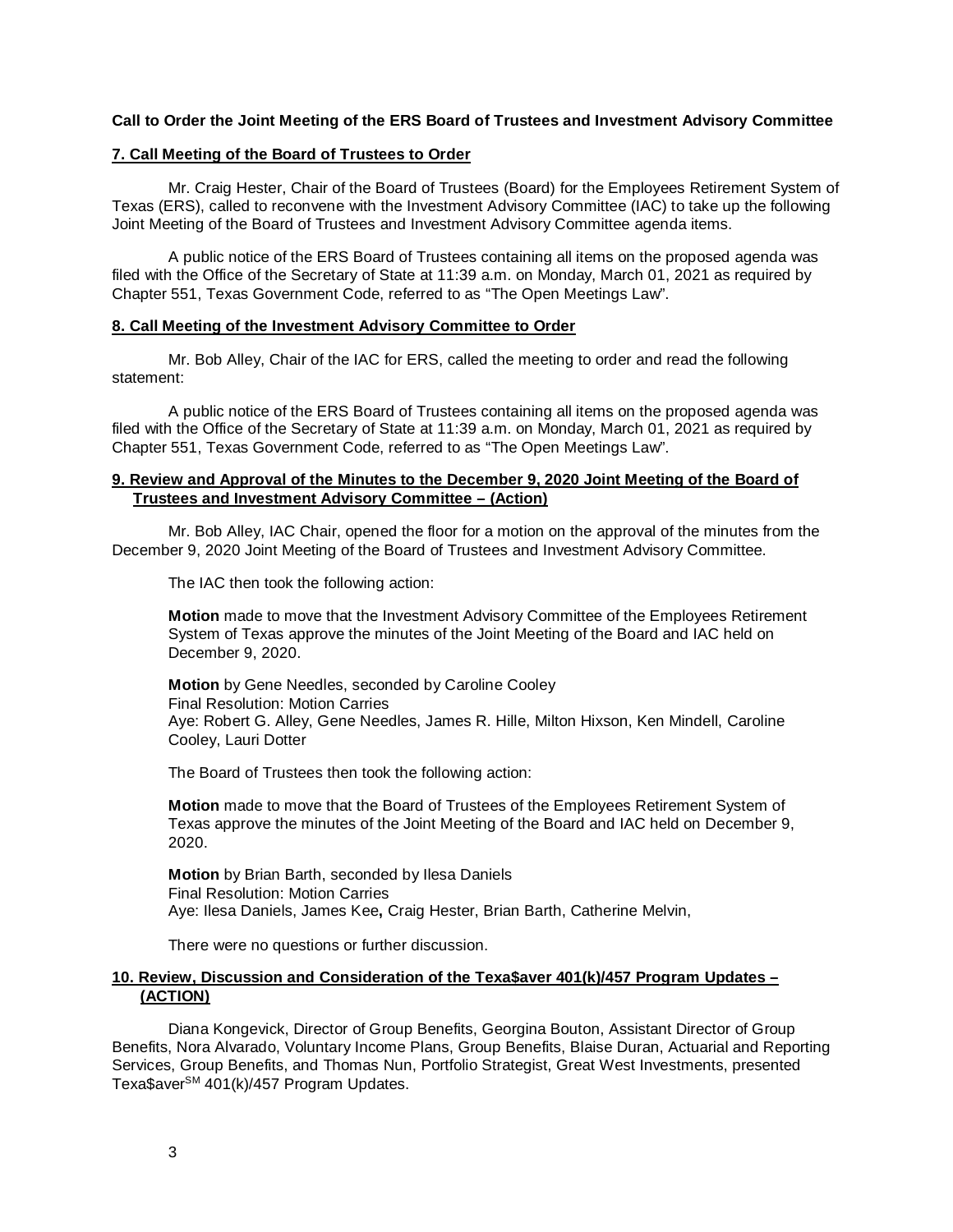Porter Wilson, Executive Director, explained that ERS has a Product Review Committee (PRC) which has been delegated some oversight by the board for responsibility specific to the Texa\$aver 401(k)/457 Program (Texa\$aver or program), The PRC includes several Investment Advisory Committee (IAC) members. The IAC members provide additional expertise on the types of products offered within Texa\$aver. Mr. Wilson noted that input from the full IAC could be a benefit to the Board and to the program. Therefore, Texa\$aver agenda items will be presented during the joint session for comments and consideration by both the Board and IAC. However, the action will be a Board only action.

Ms. Kongevick explained that the presentation would include an annual performance overview of Texa\$aver, a recommendation from the PRC, and a recommendation to restructure participant fees. She further explained that at the end of the presentation, motions will be presented for Board consideration and action.

Ms. Bouton provided an overview of Texa\$aver. She explained that the program is a tax-deferred supplemental retirement program with of a 401(k) and a 457 plan. The program is marketed to participants as an important part of a three-legged stool approach for retirement saving. Each leg of the stool is a separate source of income – state pension, Social Security, and personal savings. Together they work to provide a balanced financial plan and a stable income flow throughout retirement. As part of the *personal savings* income source, Texa\$aver is designed to assist in overcoming a retirement savings shortage and promote financial stability in retirement. The 401(k) plan is available to employees of state agencies. The 457 plan is available to employees of state agencies, as well as eligible institutions of higher education.

Ms. Bouton said that the assets under management (AUM) for the 401(k) were reported just over \$3.1 billion with just under 216,000 accounts. The Roth balances represented \$72 million or 2.3% of the overall plan assets. Of the plan accounts, 48% were actively contributing at the end of the plan year. For the 457 plan, the AUM was approaching \$1.2 billion at just over 33,500 accounts. Roth balances were \$61 million or 5.3% of the plan's assets with 57% actively contributing at the end of the plan year.

Ms. Bouton provided an overview of the investment offerings available within Texa\$aver by asset class. She explained the function and structure of the PRC, a nine-person committee whose members include ERS leadership, ERS investment staff, and external investment professionals. The PRC actively provides fiduciary responsibilities over the Texa\$aver portfolio's quality and diversification through their collective experiences, expertise, and insight. Ms. Bouton explained that the PRC may appoint a subcommittee for a specific purpose to assist the PRC in fulfilling its duties. The sub-committee is made up of no more than four PRC members, and ERS staff with subject matter expertise. Ms. Bouton then introduced Mr. Nun to provide further details market updates, fund performance and the passive international equity fund search.

Mr. Thomas Nun began his presentation with an explanation of the capital market performance through December 31, 2020. He explained that overall in 2020, growth dominated value in the equity markets. However, an interesting and prevalent trend emerged in the fourth quarter (Q4) 2020 with news and progress in the developments of the COVID-19 vaccines. Markets reacted favorably to this news, and the results were trend reversals in Q4 2020. Specifically, value began outperforming growth in the last three months in 2020. Likewise small cap and mid cap underperformed to large cap throughout the pandemic. However, in Q4 2020, this trend began to reverse to some degree. Mr. Nun highlighted these trends in the quarter to date (QTD) returns and year to date (YTD) returns for large cap, mid cap and small cap equities.

Mr. Nun explained the same trends were also evident in the fixed income markets. In his review by returns by equity style, he reported that large growth equities performed the best in 2020. However, a closer look at the Q4 2020 period the trend reversed and small cap value equities outperformed. Mr. Nun reviewed S&P 500 sector returns for 2020, highlighting that those sectors which were most under pressure throughout the pandemic have reversed in Q4 2020 (e.g., energy and information technology). The capital markets update provided context for the next part of his presentation.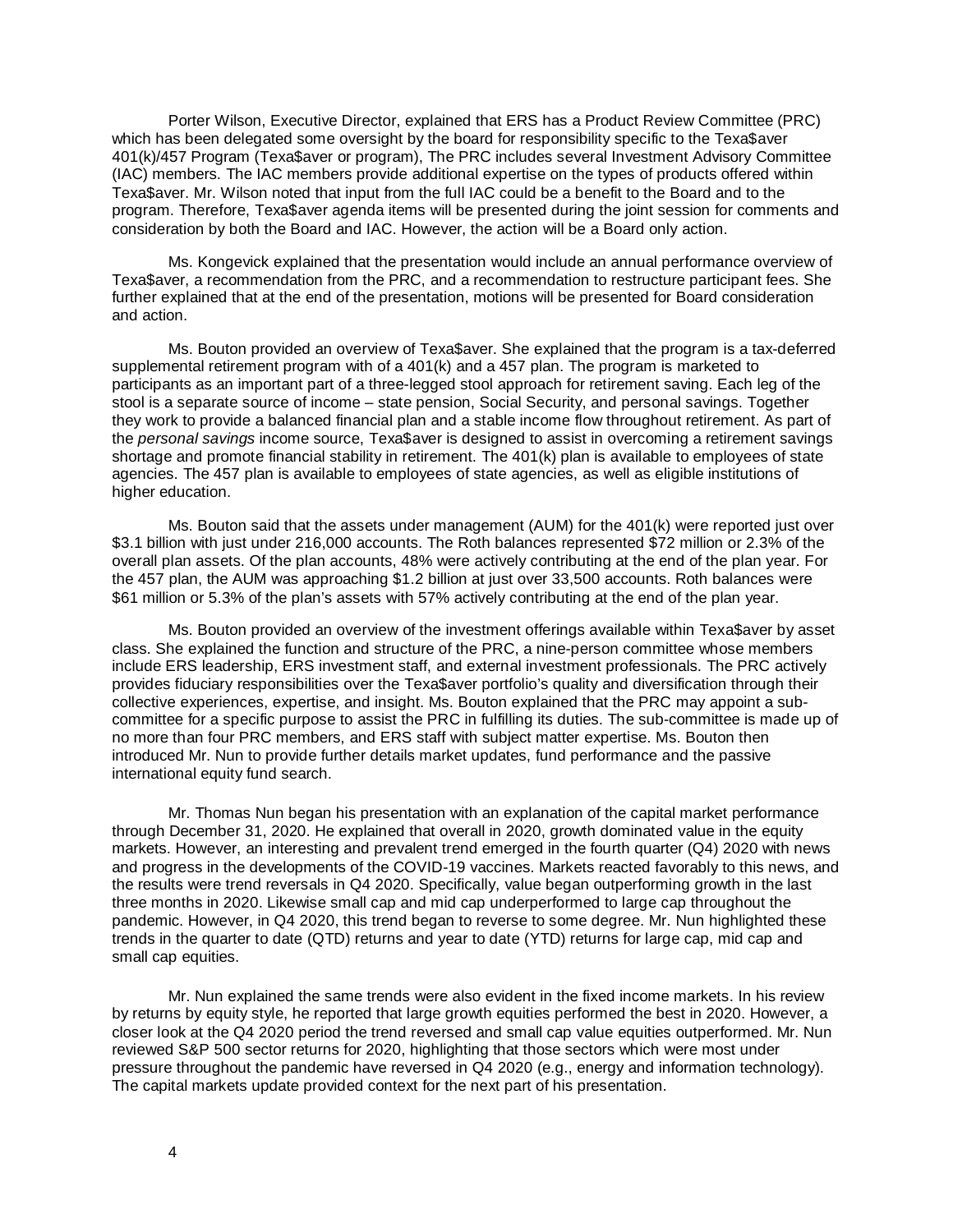Mr. Nun did an overview of the investment funds available to participants under the plans and some of the changes in the funds that took place in 2020. He explained that the program provides a diversified menu of options for participants. He noted that the wide range of funds produce an acceptable range of asset class exposure.

Mr. Nun presented an overview of the 2020 fund changes, beginning with the mid cap offerings. As discussed at previous board meetings, First Eagle and Victory Munder were subject to enhanced due diligence as a result of the funds' performance. Mr. Nun recapped the due diligence process undertaken by the PRC and the appointed sub-committee. Mr. Nun explained that he participated in the due diligence process and discussions. Following the due diligence, these funds were removed and replaced March 6, 2020 with the BlackRock Mid Cap fund.

The BlackRock Mid Cap fund, a collective trust fund, now serves as the program's mid cap offering. The fund's performance is competitive, tracking well to the S&P 400 Index benchmark. The expense ratio for this fund is -two basis points (bps) making it extremely competitive. Program assets are \$204.3 million, which is 5% of the program's overall assets.

Mr. Nun reported on another change in the mid cap space. The Wellington WTC-CIF II Mid Cap Opportunities Series 1 (Mid Cap Opportunities) fund was added in May 2020 as the active strategy fund. Mid Cap Opportunities has just under \$30 million invested, which is less than 1% of Texa\$aver participants. No participant funds were automatically transferred to this fund from other investment options. Mid Cap Opportunities is a collective trust fund with an expense ratio of 66 bps, which is competitively priced for an actively managed fund. Mr. Nun explained that recent performance had been somewhat challenged as compared to its benchmark and peer group, which is most likely a function of its Growth at a Reasonable Price (GARP) orientation. With the market's trend "rotation" which occurred in Q4 2020, this fund's performance recovered nicely in the last three months of 2020.

Mr. Nun reported that the Davis New York Venture A (NYVTX) fund, the program's large cap fund was removed following Board approval at the Joint IAC and Board meeting held on December 9, 2020. Fund assets were approved to transition to the Vanguard Institutional Index (VIIIX) fund, Texa\$aver's large cap blend fund. The effective date for the large cap fund transition from Davis to the Vanguard Institutional Index fund was March 5, 2021.

Mr. Nun proceeded with the performance overview for the Vanguard Institutional Index fund, the large cap blend offering which received the transfer of assets from the Davis fund removal. The amount of this transfer was approximately \$170 million. This fund is a passively managed mutual fund with total assets totally over \$604 million. It is benchmarked to and tracks closely to the S&P 500. This fund offers an extremely low cost at -two bps. Mr. Nun commented that the fund is highly rated by Morningstar, and is a highly-utilized fund in the deferred compensation (DC) industry.

Next, Mr. Nun gave an overview of the Vanguard Growth Index Institutional fund, the large cap growth offering. He noted its low expense ratio of four bps. The fund is designed to give exposure to a large US growth option and tracks to the US Large Growth Index. The fund has excellent tracking to that designated benchmark. He commented that this is another strongly utilized option in the DC industry and marketplace.

Mr. Nun then provided an overview of the BlackRock Short Term Investment fund, the program's money market offering. He reported that this fund offers competitive pricing at eight bps. The fund has been in the program since 2006 and has over \$167 million in assets. The fund has no performance issues. It is in the top quartile in all measured periods and is benchmarked to the three month T-bill index. One interesting note: during 2Q 2020, cash options in many plans had an increase in assets. However, with only a 4.5% increase in assets, Mr. Nun commented that Texa\$aver participants did not appear to be reacting to the pandemic economic stresses.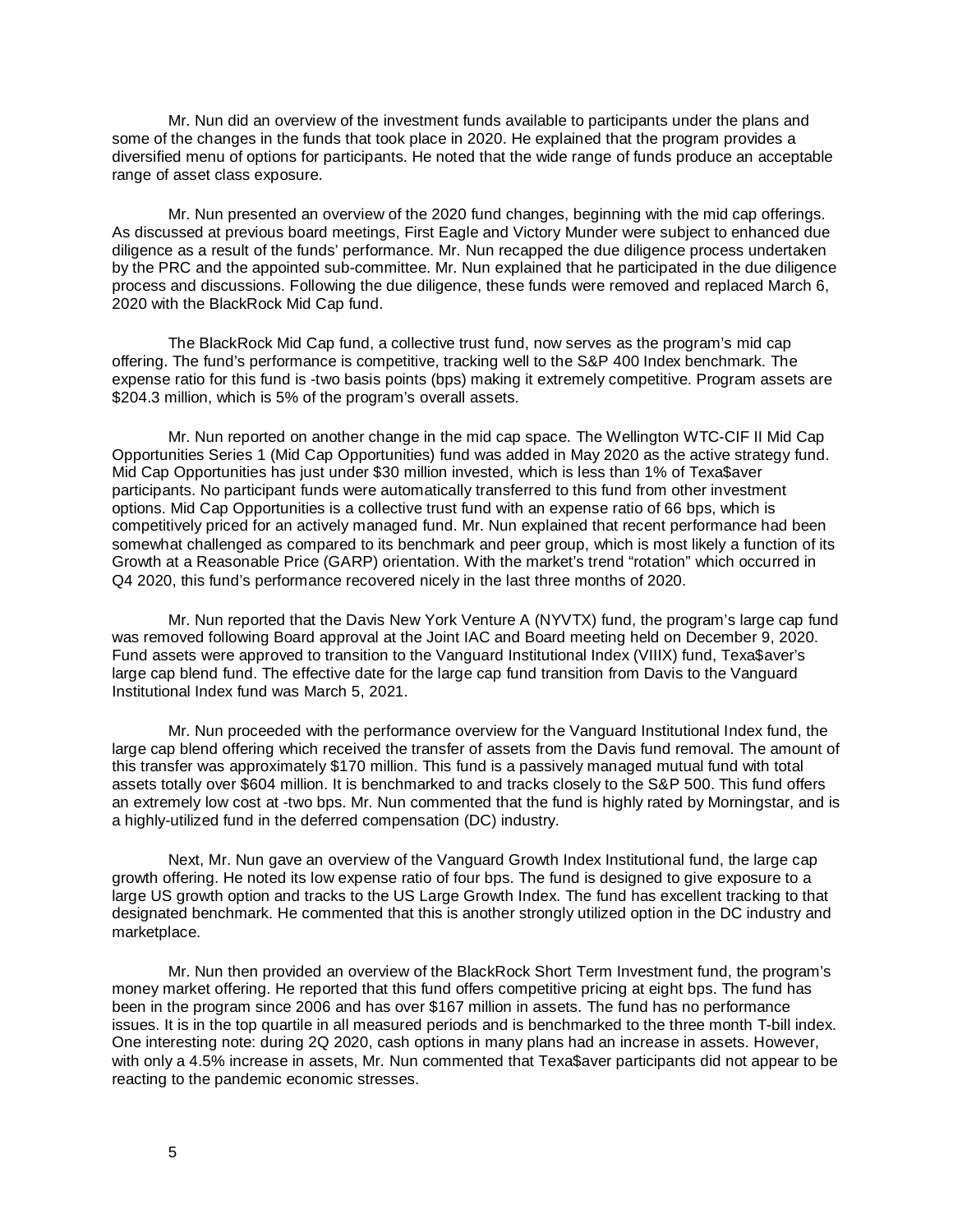The BlackRock 1-3 Year Government Bond Index Fund, the short-term bond offering, has total assets approaching \$56 million. As a collective trust fund, the net expense ratio is competitive at six bps. The fund has been in the program since 2014. Mr. Nun reported that this fund has had no performance issues. The fund tracks well to its benchmark: 1-3 year Government Bond Index. ERS met with the BlackRock fund management team in November 2020. Overall, fund performance is consistent with expectations.

Mr. Nun continued with the BlackRock Bond Index, intermediate bond offering, organized as a collective trust fund, which has been in the program since 2009. Assets total over \$291 million, or 7% of program assets. Mr. Nun reported no performance issues, very tight tracking being at +/- 1 bps of its index benchmark over most periods.

Mr. Nun then reported on the Vanguard Wellington Admiral fund (VWENX), a balanced investment fund within the program. He explained that a balanced fund attempts to maintain a 60% equity, 40% bond allocation, but has flexibility to move +/- 10% beyond these bounds. At present, the fund has a 55% equity, 45% bond allocation. This fund is the second largest utilized balanced fund used by DC plans across the country; it is the oldest existing balanced fund in the US. Mr. Nun reported that the fund has superior long term performance from a peer perspective. Mr. Nun pointed out that performance has struggled recently with its slant to value, which was a struggle as discussed in the 2020 capital markets update.

Next, Mr. Nun addressed the Lord Abbett Small Cap Value I, the program's small cap offering. The fund has \$160 million in assets. Mr. Nun explained that this fund has had performance and style issues, which have been discussed by PRC members, and during the last performance update with the Board in March 2020. The most recent annual performance review with the portfolio management team took place in July 2020. Mr. Nun pointed out that a new portfolio management team moved into place in 2018, putting the fund back to its value roots. The new portfolio team needs additional time to make an impact on the fund. The portfolio has some concentrations on seven core stocks, but no sector concentrations. PRC and staff continue to monitor the fund. In September 2020, the firm named a new CIO. Mr. Nun said that the transition has been handled very well by the firm.

The AB All Market Real Return Portfolio Fund is a very small holding within Texa\$aver. Program assets total \$2.4 million. Mr. Nun explained that this specialty fund is designed to provide participants with a way to hedge some inflation risk. This fund is being monitored by PRC given some performance issues. The fund invests in asset classes that are not easily benchmarked, either by stated indices or by peers. Mr. Nun explained that the stated benchmark, MSCI ACWI Commodity Producers Index, is a volatile benchmark, providing large movements in commodities in Q4 2020. Performance itself is somewhat difficult to measure in isolation. Mr. Nun further explained this fund, by design, invests a significant portion of its assets in real estate equities, commodity futures, and resource-related equities. The portfolio management team presented to the PRC in July 2020 to represent their strategy.

Mr. Nun provided an overview of the Fidelity Diversified International (FDIVX) fund, the program's international fund. This is the fund that provides participants with exposure and ability to invest in international equities. This fund is benchmarked to the MSCI EAFE Growth and is an actively managed option. Mr. Nun commented that performance has been adequate given its tough peer group to compete within. Some notable points for this fund include occasional sector overweights (e.g., technology) and underweights, aggressive tracking error, and emerging market holdings (up to 20% economic exposure). The fund is well-diversified with 150-170 holdings and has a low turn-over strategy. Overall, Mr. Nun noted this as a strong, active option for participations.

Dr. Kee commented on the opportunity to have a passive international option for the line-up. He also noted that the actively managed funds are not outperforming benchmarks on a 10-year basis. Mr. Nun commented that the Fidelity Diversified has outperformed its benchmark by 145 bps. However, he also noted that the next performance review would address 10 year performance against the fund's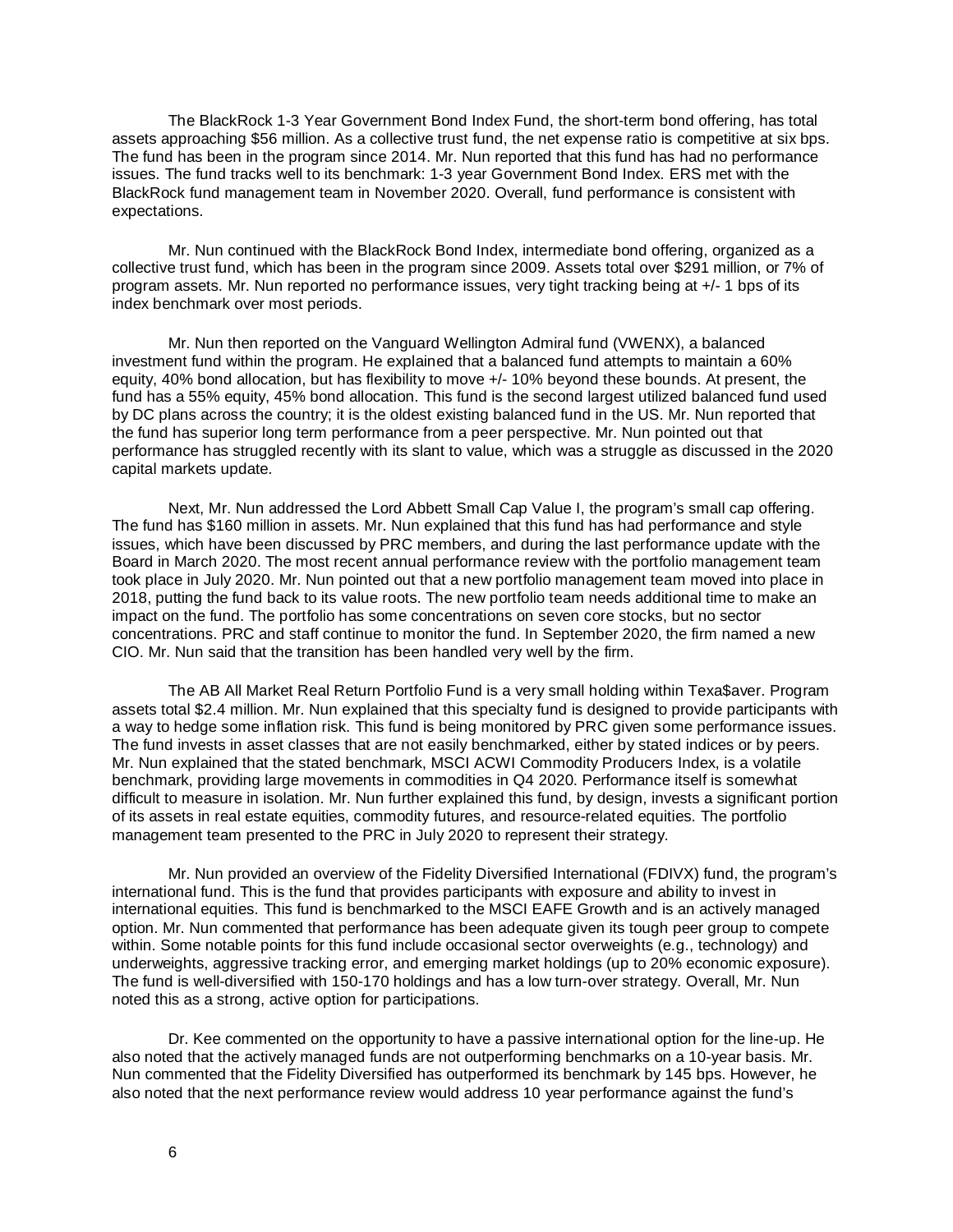benchmark. Mr. Nun also reported that the next segment of the presentation was the PRC's recommendation regarding a passive international option.

To conclude on the program's fund performance presentation, Mr. Nun provided an overview on the BlackRock LifePath® Index Target Date funds. Target date funds are a highly-utilized investment fund within the program. Approximately 25% of the program assets are invested in these funds. The target date funds offer solid performance and are competitively priced at 8 bps. Mr. Nun pointed out that this fund series has been somewhat aggressive as compared to peers early in the glide path. ERS met with the fund management team in November 2020 to review the fund strategy and underlying asset class exposures.

Mr. Nun then explained that the next portion of the presentation is the recommendation for a passive international equity fund option, a new offering for Texa\$aver. He reminded the Board that the PRC identified enhancement opportunities for the program's investment line-up during its strategic planning session held in Q3 2020. The PRC determined that a passive international fund would provide participants greater choice with the opportunity for a lower expense ratio and provide greater diversification with a high quality rated fund. The proposed new fund would not replace the existing Fidelity Diversified International fund but would be offered as an additional fund option. Ultimately, Texa\$aver would offer both an actively managed and passively managed international fund, which is a common practice in the marketplace for large government plans. Mr. Nun reported that a high yield bond fund was also identified as an opportunity for the program. Due diligence for this fund is scheduled to begin in Q3 2021.

Mr. Nun reported that the PRC appointed a sub-committee to perform the required due diligence and fund search duties for the passive international equity fund. The fund search parameters were finalized in early October 2020 and included minimum fund size, net expense ratio, benchmark strategies, firm qualifications and investment strategy qualifications. A dozen initial passive international funds met these criteria and five moved to the next evaluation phase. The Due Diligence Questionnaire (DDQ) was sent to these five funds. DDQ responses were received from all five funds on November 18, 2020. Mr. Nun reported that the sub-committee evaluated firm qualifications including compliance and risk management, asset management personnel, and the firm's leadership team managing, along with their strategy qualifications including investment philosophy, style and process, historical performance and asset flows.

The sub-committee recommended two finalists to PRC: Fidelity International Index (FSPSX) and iShares MSCI EAFE International Index (BTMKX), offered by BlackRock. PRC members agreed with the sub-committee recommendation. Mr. Nun reported that videoconference finalist interviews were held on January 11, 2021, and included a prepared presentation by each finalist. Both funds were extremely competitive in areas of fund size, net expense ratio, returns, portfolio management and firm detail, as well as investment strategy.

Mr. Nun explained that both funds are reputable and managed by reputable firms with extensive experience in the international asset space. The differences are nominal. For instance, the Fidelity fund is structured as a mutual fund, whereas the BlackRock offering is a collective investment trust (CIT) fund. The net expense for Fidelity is 3.5 bps, offering a slight edge to BlackRock's 4.1 bps. Both funds have similar investment returns. Mr. Nun pointed out that the Fidelity fund is managed by Geode Capital Management which is an affiliate of Fidelity, but does stand as an independent manager. Mr. Nun reported that the PRC gave a slight edge to Fidelity following the conclusion of its due diligence.

Mr. Nun then concluded his overall presentation by commenting that the objective for providing a passive international equity fund would be to provide a high quality, well-managed, competitively priced fund with international market exposure. The proposed fund would be offered alongside the existing international fund. There would be no transfer of assets into this option; however, the new fund would be available to participant contributions on or after May 1, 2021.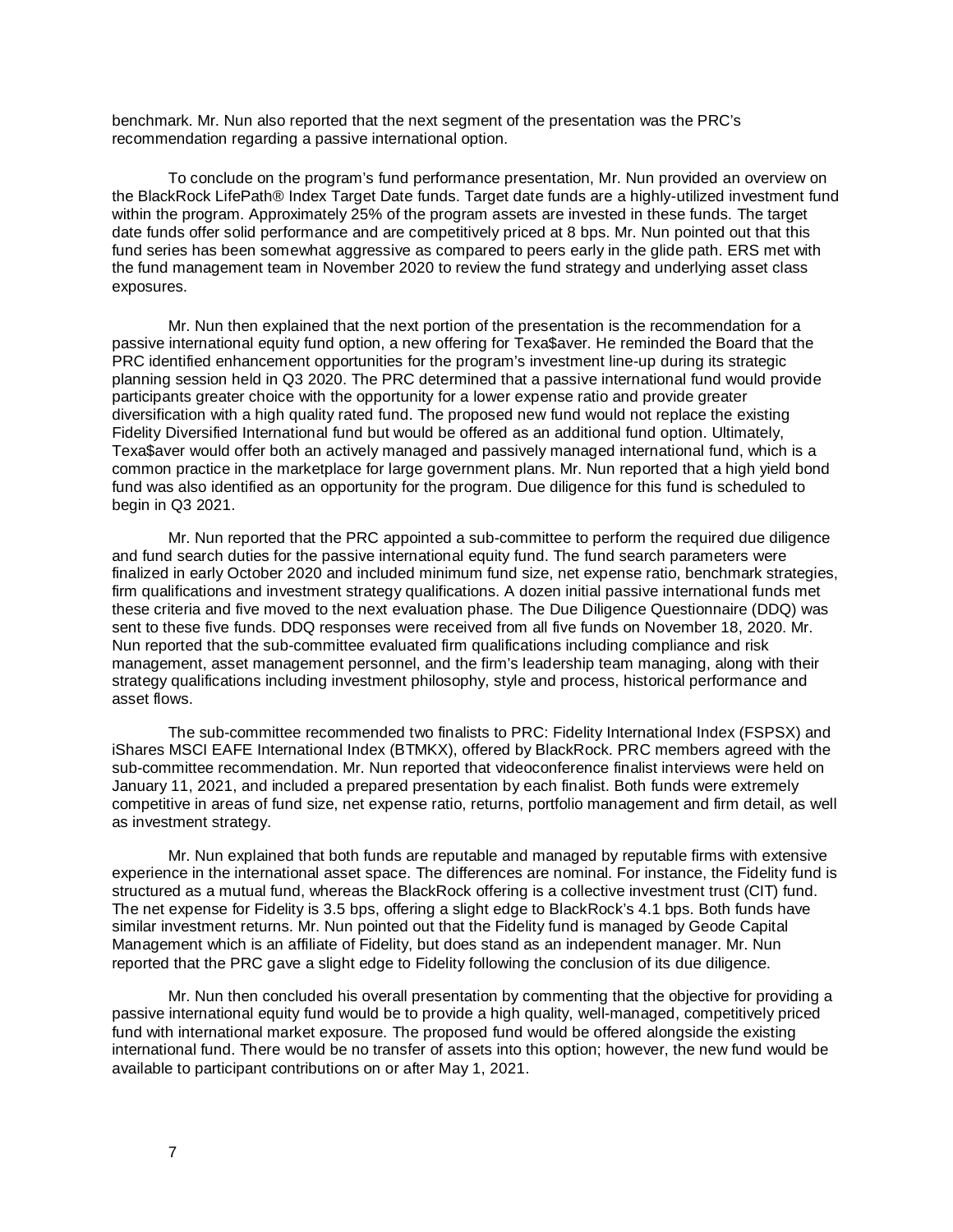Ms. Kongevick reminded the board that a full motion and board vote would be presented at the conclusion of the agenda item. At this point in the presentation, Ms. Kongevick presented the joint ERS and PRC recommendation to have the board approve the addition of the Fidelity International Index (FSPSX) fund as the passive international equity fund to the Texa\$aver 401(k)/457 Program.

Ms. Nora Alvarado began the participant fee rate restructure portion of the Texa\$aver presentation. Ms. Alvarado noted that the legislature does not provide any funds to ERS to administer this program and the participant fees must cover these costs. Costs are assessed to participant accounts as a monthly administrative fee and cover program recordkeeping costs and ERS' internal costs. Fees are assessed to the 401(k) and 457 plans separately.

Ms. Alvarado reported that ERS adopted a tiered fee structure designed by ERS for Texa\$aver's administrative fees effective September 1, 2009. The structure and corresponding fees were based on participant account balances. Ms. Alvarado provided an overview of the participant fee reductions that have taken place since September 2009 for certain account balances. More recent changes included the elimination of the low balance account tier in October 2018, a 39.67% rate reduction applied to all tiers in June 2019, and a 15% reduction to all tiers in 2020.

Ms. Alvarado noted that ERS reviewed three fee options including an asset based fee, a flat fee, and continuing the tiered stratification. Staff considered industry practices, participant ease in understanding, surveys, data, and Texa\$aver program design.

An asset based fee is based on a percentage of the participant's account balance and could change month-to-month. Ms. Alvarado reported that the program's administrator, Empower Retirement, estimated that of the 39% of plans with asset based fees, only 25% have automatic enrollment. According to the 2019 National Association of Government Defined Contribution Administrators' (NAGDCA) Perspective in Practice (PIP) Survey, annual asset based fees represented 47.8% of plans with assets over \$2.25 billion. Ms. Alvarado explained that NAGDCA is a government association that ERS and other state plans can participate in and share information regarding industry practices.

Ms. Alvarado explained that the flat fee structure uses a fixed dollar amount assessed monthly on a per participant account basis. The 2018 Texa\$aver Participant Satisfaction Survey indicated that it is easier for participants to understand a flat fee approach than an asset based fee. In the 2019 survey, ERS asked Texa\$aver participants their overall preference in the administrative fee structure. Ms. Alvarado explained that 33.7% preferred a flat fee, 29.6% did not have a strong preference, 23.3% preferred the current hybrid tiered structure and 13.4% would rather have an asset-based fee.

Ms. Alvarado reported that according to Empower Retirement's book of business, a flat fee is the most common structure among plans, followed by an asset based fee. Ms. Alvarado explained that the majority of state plans offering automatic enrollment tend to use a flat fee structure due to ease in administration. Ms. Alvarado then introduced Mr. Blaise Duran of ERS' Actuarial and Reporting Services.

Mr. Duran provided an overview of the tiered structure or stratification approach. This is the current approach where a progressively higher fee is charged for each higher tier. Mr. Duran explained there are six balance tiers. The lowest balance tier is structured for balances at \$1,000 and less; the highest balance tier is for balances over \$64,000. Currently, there is a six-month fee waiver to assist participants in building balances prior to being assessed a fee. Mr. Duran reminded the board that the current approach is a hybrid, customized approach. The unique approach has challenges because there are no easily identifiable benchmarks in the DC marketplace to compare stratification tier design for appropriateness. Also, Mr. Duran reported that the approach can be confusing to participants.

Mr. Duran stated that as a result of its review, ERS is recommending that the board adopt a flat fee structure. The recommended monthly participant fee is \$1.50 per account, per participant, to be assessed regardless of account balance. Staff recommends that the six-month fee waiver for new participants continue, to allow a new participant's account balance to build. Mr. Duran explained that this new fee would be effective May 1, 2021, if approved by the Board. At the end of Fiscal Year 2020 the program had an administrative account balance of \$6 million across both Texa\$aver funds. Mr. Duran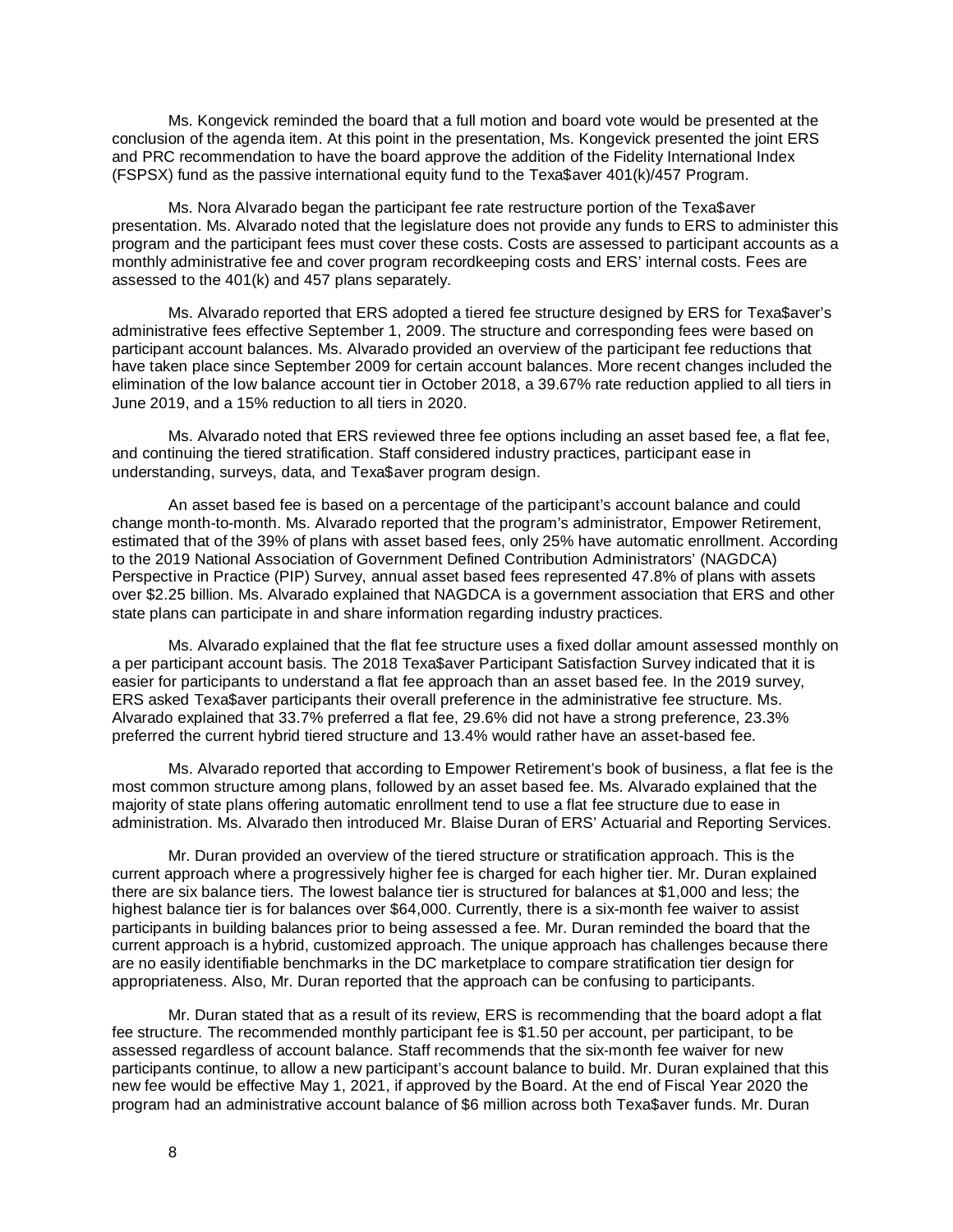reported that staff has established a \$1 million target for this administrative fund. At the recommended \$1.50 participant fee, the annual spend down of this accumulated balance would be approximately \$1 million. Therefore, it would take approximately five to six years to spend down from the \$6 million balance to the \$1 million target balance. Mr. Duran noted that the \$1.50 monthly fee does not have any built in provision for internal costs.

Ms. Catherine Melvin commented that the proposed fee would disproportionally affect those participants in the lower tier with balances less than \$1,000. This group is approximately 111,000 participants. However, for all other participants this recommendation would result in a fee reduction. Mr. Duran noted that the low balance participants would have a fee increase to the proposed monthly rate of \$1.50, but all others would have a significant monthly fee decrease. Ms. Kongevick pointed out that of that lowest tier, staff determined that 78% of the account holders are not actively contributing.

The Board of Trustees then took the following action:

**Motion** made to move that the Board of Trustees of the Employees Retirement System of Texas add the Fidelity International Index (FSPSX) Fund to the Texa\$aver<sup>SM</sup> 401(k)/457 Program.

Further move that the Board of Trustees of the Employees Retirement System approve a flat \$1.50 monthly rate per participant, per account, regardless of account balance for the Texa\$averSM 401(k)/457 Program as presented in this agenda item to be effective as soon as administratively possible, but no later than June 1, 2021.

**Motion** by Jim Kee second by Brian Barth Final Resolution: Motion Carries Aye: Craig Hester, Brian Barth, Ilesa Daniels, Jim Kee, Catherine Melvin

There were no questions or further discussion on this item.

#### <span id="page-10-0"></span>**11. \*Review and Discussion of the Investment Compliance Annual Report**

Mr. Aaron Ismail, ERS Investment Compliance Officer, presented a review of the ERS Investment Compliance Program and the results of the Annual Compliance Review.

Mr. Ismail said the purpose and mission of the Investment Compliance Program is to ensure compliance of applicable laws, regulations, ERS policies, and investment guidelines. Mr. Ismail noted that he has served as the Investment Compliance Officer since 2018.

Mr. Ismail noted that the goals of the program have not changed from the previous year, and the focus has always been to prevent, detect, and address issues of non-compliance. He also stated that other benefits could result from a strong investment compliance program, such as gathering additional information from testing, uncovering information helpful for better decision making, increasing transparency through enhanced governance, and improving efficiencies through streamlining operations and policies and procedures.

Mr. Ismail presented the compliance risk control framework. This framework is based on a model of risk governance developed by the Institute of Internal Auditors called the Three Lines of Defense. He went through each line of defense and discussed how they play a role in the Investment Compliance Program and managing risk. He presented the Board and IAC with a slide that showed the independence of the investment compliance function, as well as a line of communication to the Executive Office and the Board to raise material compliance issues.

Mr. Ismail noted that the lines of defense model has been updated recently, with a strong focus on communication and cooperation across all branches of the organization. These controls were put into place to prevent a weak program that could potentially create risks for ERS, including investment risk, increased regulatory restrictions, loss of investment opportunities, and reputational risk.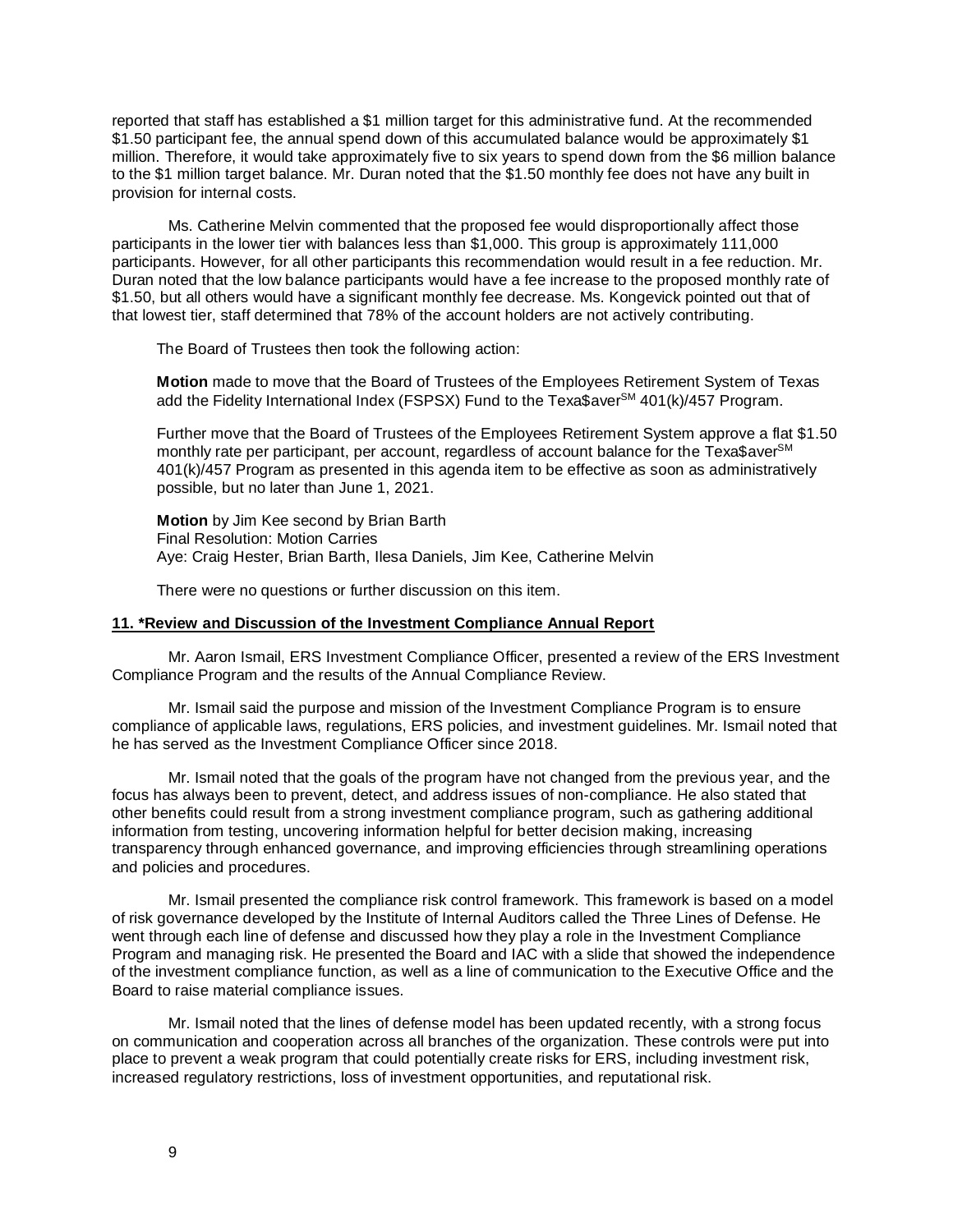Mr. Ismail discussed the intersection between ethics and compliance. Mr. Ismail referenced the Ethics Presentation that the board received from Dr. Robert Prentice. He emphasized the importance of moral ownership, ethical leadership, supervisor reinforcement, and peer commitment in creating an ethical culture, which in turn creates a strong compliance culture.

Mr. Ismail stated that investment compliance reporting is done on a quarterly and annual basis. The Annual Compliance Review provides an overview of ERS's compliance infrastructure and highlights key developments of the program during the year. The compliance reports were recently enhanced to better present highlighted issues and their assigned risk level. Mr. Ismail also noted a recent portfolio compliance issue that will be further addressed by the CIO and investment consultant. This issue was related to a breach of tracking error limits for the Fixed Income Portfolio. Mr. Ismail is not recommending a change to those limits, and he believes that staff properly communicated the issue.

Mr. Ismail discussed key compliance accomplishments for the period which included enhanced compliance testing, updating the ERS Investment Policy, and revising the annual compliance affirmations. He believes that ERS's compliance policies and procedures are effective in preventing, detecting, and curing violations.

Mr. Hester asked for more information on the personal trading issue noted in the report. Mr. Ismail explained that some of the issues were repeat violations that required further scrutiny. Mr. Hester stated that personal trading has come up before and that the Board wants to ensure that covered persons are following the policy.

Dr. Kee stated that in his experience, it is usually the same individuals committing trade violations. He asked Mr. Ismail if he sees the same issues at ERS. Mr. Ismail agreed and said that he believes the overall trade violations were low compared to the total trading activity.

Mr. Barth asked if the transactions in question would have been compliant if they were properly pre-cleared. Mr. Ismail confirmed that he considered it as an inadvertent violation of policy, but it would have been a more serious violation if there had been evidence of trading on material non-public information.

Ms. Melvin asked about the proactive efforts for compliance, such as training. Mr. Ismail stated that it was his intent to expand training from initial onboarding to meeting with investment staff periodically to discuss compliance policy.

Mr. Ismail noted that he currently uses technology to automate the personal trade monitoring and that he plans to expand the capability of those processes.

There were no additional questions or further discussion, and no action was required on this item.

#### <span id="page-11-0"></span>**12. Review and Discussion of Eligibility and Compliance of the Investment Advisory Committee**

Mr. Aaron Ismail, Investment Compliance Officer, presented a review and discussion of Eligibility and Compliance for Calendar Year 2021 of the Investment Advisory Committee (IAC).

Mr. Ismail began with a reminder that IAC members assist the Board in carrying out its fiduciary duties with regard to investment of the Trust. The IAC works with the staff and investment consultants to review investment strategies and related policies of ERS. The IAC also serve as members of the asset class specific investment committees to review and approve investment recommendations.

Mr. Ismail stated that pursuant to the Texas Government Code 815.5092, the Board shall review the eligibility of IAC members at least annually. He then discussed the criteria for that status, including reviewing potential conflicts of interest and measuring IAC attendance of scheduled meetings.

Mr. Ismail explained that each IAC member completes a compliance affirmation, affirming eligibility and compliance with the Texas Government Code and ERS investment policy, and the criteria is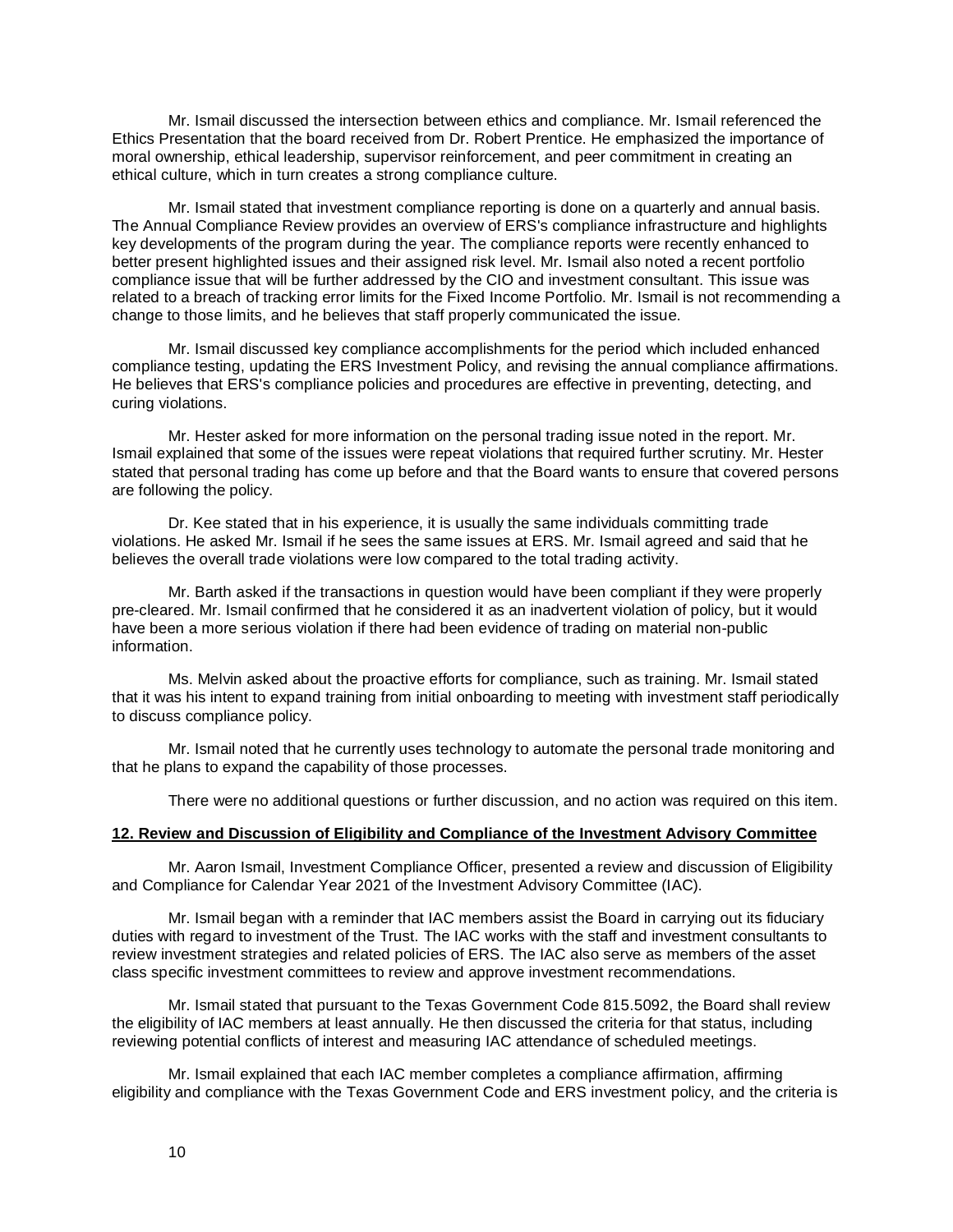then reviewed. Staff also summarizes the IAC member's experience in a chart, which helps the CIO and Executive Director designate the IAC members to specific asset class committees.

Mr. Ismail thanked the IAC for the work that they do to help support the ERS Investment Program. He affirmed that currently all IAC members have met the annual requirement and are eligible for continued service.

Mr. Hester also thanked the IAC for their service to the Board at the joint meetings, and advising the private asset class investment teams and service on the Texa\$aver Product Review Committee.

There were no questions or further discussion, and no action was required on this item.

#### <span id="page-12-0"></span>**13. \*Review and Discussion of Investment Performance for 4th Quarter of 2020 and Risk Update**

Mr. Tom Tull, ERS Chief Investment Officer, Mr. Carlos Chujoy, ERS Director of Risk Management and Applied Research, and Mr. Sam Austin, NEPC, presented the Investment Performance Review for the fourth calendar quarter of 2020.

Mr. Austin discussed the ERS Trust Dashboard and noted that the Trust outperformed for the calendar year to date, returning 10% versus 9.1% for the policy benchmark. The Trust also outperformed fiscal year-to-date, at 7.8% versus 6.2% for the policy benchmark.

Mr. Austin noted that the Trust exceeded the actuarial target rate of 7% in the 3-year period with 7.4% and 10-year period with 7.8%, and underperformed the long term public index benchmark (this is passive expression of the risk reducing versus the return seeking portion of the Portfolio) in the 3-year and 10-year period of 2020. The Fund's assets increased to \$30.87 billion from \$29.41 billion in the last calendar year, which includes investment gains of \$2.772 billion for the year, but also accounts for payments of annuity benefits.

Mr. Austin explained that the five-year Sharpe Ratio of 1.08 for the ERS portfolio was in the top quarter compared to the InvestorForce peer universe of Public Funds > \$1 billion in AUM. This was also better than the Sharpe Ratio of 0.95 for the ERS Fund Policy Index. Similarly, the Sortino ratio, which shows sensitivity to down side risk, was 1.19 for the ERS portfolio compared to 1.11 for the Fund Policy Index. Compared to the peer universe, the Sortino Ratio for the Trust ranked in the top 17 percentile.

Mr. Austin noted that all asset classes were within their respective policy ranges per the investment policy, but some of the asset classes were moderately overweight or underweight versus their long term targets. He stated that Global Public Equity is overweight at 41.6% versus the long term target of 37.0%. Private Equity is overweight at 15.8%, versus the 13.0% long term target.

Asset classes that are underweight were real estate at 7.8% versus the 9% long-term target rate and Infrastructure at 3.7% versus the long-term target rate of 7%. The Absolute Return Portfolio is at 4.3%, slightly underweight compared to the long-term target of 5.0%.

Mr. Austin explained that Private Equity was the largest contributor to returns during the fourth quarter, as well as the year, and noted that it added 0.4% in the fourth quarter and 0.3% for the entire year. Due to the nature of the asset class, Private Equity's valuations are adjusted at least one quarter behind. Mr. Austin reiterated the importance of taking a long term view and not focusing on just one quarter of performance.

Mr. Austin stated that the largest detractor for the quarter was the Rates Portfolio that detracted - 0.1%, but Rates was also one of the biggest contributors for the entire year, contributing 0.3% to the overall Portfolio due to being overweight compared to its long term target rate. For the 12 months, Global Public Equity was the largest detractor for the year at -0.4%.

Mr. Austin explained that there was not a significant difference with the management of the Portfolio since the last report, being managed 53% internally and 47% externally. He noted that 18% of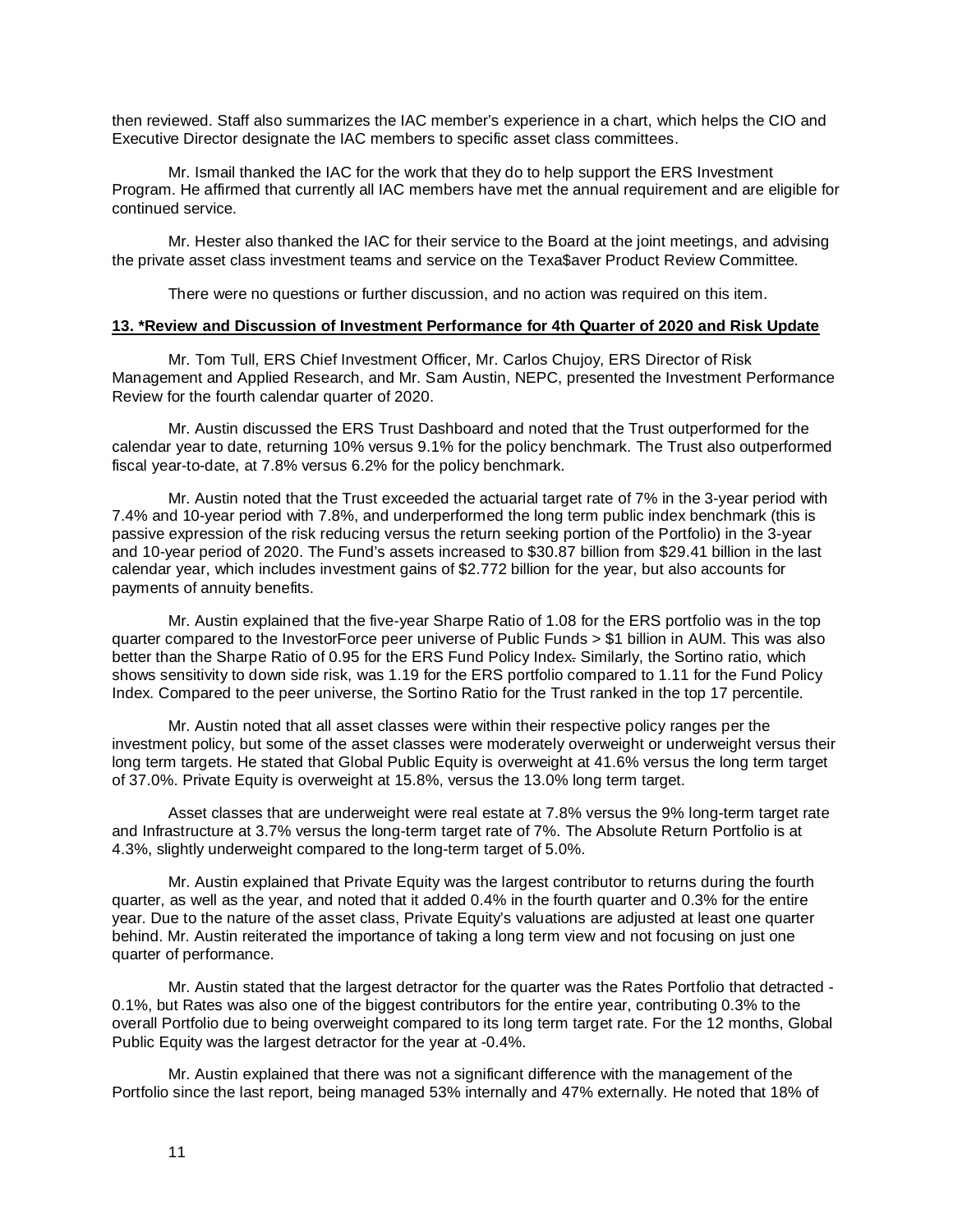the Portfolio is allocated to risk reducing assets and that 82% of the Portfolio is allocated to return seeking assets. The Portfolio is 34% illiquid and 66% liquid.

Mr. Austin noted that the tracking error (measure of active risk in the Portfolio) increased to 2.26% in the fourth quarter from 2.20% in the third quarter. He indicated that ERS had lowered portfolio risk going into the downturn and began adding risk back in during the second quarter.

Mr. Austin explained that the tracking error for the entire Fund is in line with policy, with the exception of the Credit Portfolio, largely due to timing effects with the external portion of that portfolio that has marks that do not come in until after quarter end.

Mr. Tull stated that the ERS Investment Team strives to keep the Board updated on all tracking error violations. He explained that the Credit Portfolio is made up of 70% high yield, 19% externals, and 10% exchange traded funds. He stated that the team saw an unprecedented fall in asset prices in March of 2020, at the onset of the pandemic. The team did not change the fundamental risk of the portfolio, but the portfolio will show tracking errors as they are based on a rolling three-year period and there is a lag of three to four months for those investments. This tracking error will be reported until the rolling average has corrected.

Mr. Shantz added that the Credit Portfolio Team manages the portfolio's risk and is aware of the tracking error. He explained that the violation will be an ongoing issue with compliance until April 2023, until the March 2020 numbers roll off. He stated that the team has not increased the risk in the Portfolio, but that it is a measurement issue.

Ms. Cooley asked if it would make sense to remove the relevant time period from the data to get a more predictive tracking error. Mr. Shantz responded that the tracking error went from 114 in February to 256 by the end of April. He said the two large contributors were correlations and volatility spikes. He added that the daily marked assets did not increase dramatically. He suggested that no changes be made, since the risk budget does a good job of reflecting how much risk should be taken. He stated he just wanted to make sure the Board and IAC were aware of this violation.

Mr. Hille said that he would like to get peer data reported in order to see a clearer picture of how the Fund is doing. Mr. Tull said that ERS has considered this and would evaluate again to determine if there are comparable peer universes to use to give the Board and the IAC more context.

Mr. Austin said that the peer comparison data does not come in time to go into the Board presentation, but he refers to it verbally in the Board meeting. He added that the ERS portfolio is designed to protect better on the downside, which is reflected in the risk adjusted numbers, and to participate, but not as strongly, on the upside. He added that over the three years ended December 31, 2020, the ERS portfolio annualized return of 7.36% ranked in the 54 percentile among the peer universe of public funds greater than \$1 billion dollars. Over the five years through Calendar Year-end 2020, the ERS annualized return of 8.4% ranked in the  $60<sup>th</sup>$  percentile versus the peer universe.

Mr. Mindell asked if the portfolio had a similar tracking error in 2008 based on the volatility of the market at that time. Mr. Shantz responded that this is the first time since he has been at ERS that these assets have had a tracking error.

Mr. Tull added that he would have assumed that during the Great Financial Crisis (GFC) there would have been more issues, but he reiterated that the Fixed Income Portfolio was different then. The portfolio in 2008 was more risk averse and liquid, and had very little in terms of credit or externals.

Mr. Alley commented that this is an ongoing issue with delayed marks for different parts of the portfolio and there sometimes has to be an understanding of what the impact of the delayed pricing marks has on tracking error.

Dr. Kee asked if this issue pertains to all private investments. Mr. Shantz stated that all private portfolios would have this issue, and that the Trust has increased its allocation to them, but in this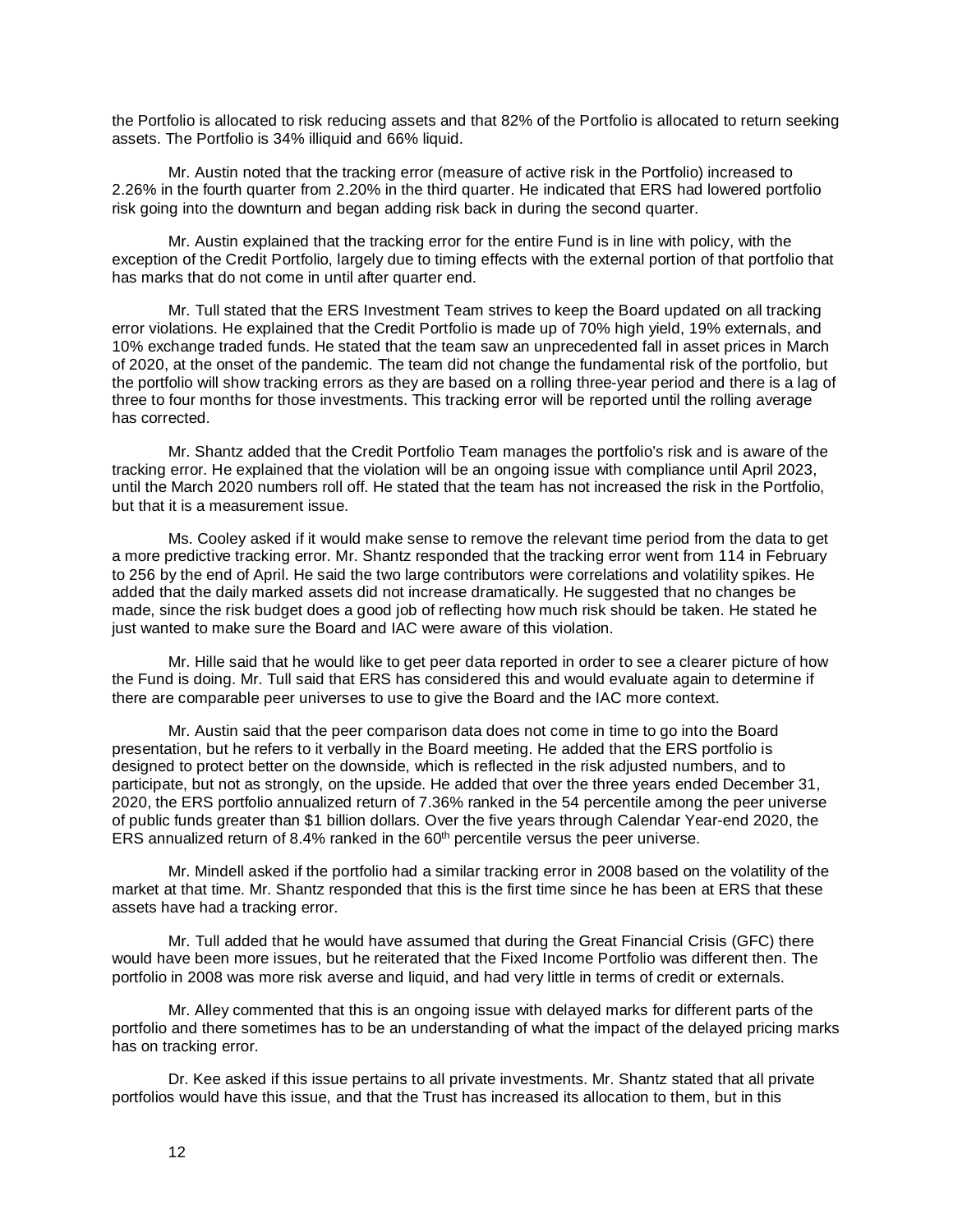particular situation the actual amount of risk taken had not dramatically increased. He stated that the expected tracking error has never exceeded the risk limit. He explained that the only thing management can do is take the risk down to flat, but even that might not be sufficient to end the violation, and the Trust would have missed the large excess returns it was experiencing. The cause of the violation has already occurred and cannot be changed. In 2023 the measured tracking error will step back down. Mr. Tull said the team will continue to keep the Board updated on the issue.

Mr. Chujoy discussed some of the headwinds of the quarter which were a resurgence of COVID-19, uncertainties regarding the US election, concerns regarding the market, high correlation, inflation and speculative bubbles.

Some major tailwinds of the quarter were the announcement of public availability of COVID-19 vaccines, broadening in asset participation, global PMI's on the rise, a memorandum of understanding between the United Kingdom and Europe, and an additional federal stimulus relief package.

He discussed the market performance of the fourth quarter stating that many sectors benefited from the stay at home policy put in place to combat COVID-19. He stated that the sectors that delivered the best returns in 2020 were Technology, Discretionary, and Communication Services. The risk-on environment saw the fourth quarter post some of the strongest returns in recent times. The much reduced level of economic activity negatively impacted sectors like Energy and Oil the most.

Mr. Chujoy stated that certain sectors, such as Office and Residential, which had lagged throughout the year, posted their strongest returns in the year during the fourth quarter. A rotation away from large cap stocks to small cap stocks occurred. He added that a decrease in uncertainty regarding the state of the domestic economy and a memorandum of understanding between the United Kingdom and Europe helped to lift investor sentiment around the globe.

Mr. Chujoy showed a heat map of Global Stress Financial Indicators that clearly showed how different the market was between the end of the third quarter and the fourth quarter. The stress indicators subsided a great deal as the market uncertainties receded during the quarter and fund flows came back fueling the risk-on environment.

Mr. Chujoy stated that the RMAR team shares information with the investments team at the monthly Risk Committee meetings and suggests potential plans of action. He stated he wanted to ensure the Board that the risk team was thinking of these risks and strategies to help lower the impact of risk.

Mr. Mindell asked if the investment team is prepared to combat inflationary risks Mr. Tull responded that the Investment Team is thinking about these risks on an ongoing basis. Mr. Chujoy added that the risk team continues to provide portfolio strategies.

Mr. Greenfield, a retired member of ERS, provided public comment critical of ERS' investment strategy and performance. He suggested that ERS use commercially available funds to save on expenses and improve Trust returns.

There were no questions or further discussion, and no action was required on this item.

#### <span id="page-14-0"></span>**14. \*Review, Discussion and Consideration of Real Estate– (ACTION)**

Robert Sessa, ERS Director of Real Estate, and Simon Mok, Real Estate Portfolio Manager presented the Market Update and Portfolio Overview on the Real Estate Program.

Mr. Sessa stated that the Real Estate Program is a combination of two real estate sub-groups. Private Real Estate makes up 9% of the Fund and Global Real Estate Listed Securities (REIT) make up 3% of the Fund. The overall real estate target is currently underweight at 10.7% of the total Fund.

Mr. Sessa noted that a new Investment Analyst, Sryias Pande, is now part of the Real Estate Team. He stated that many ERS staff contribute to the success of the portfolio including staff in the Office of the General Counsel, investment operations, and the administrative teams.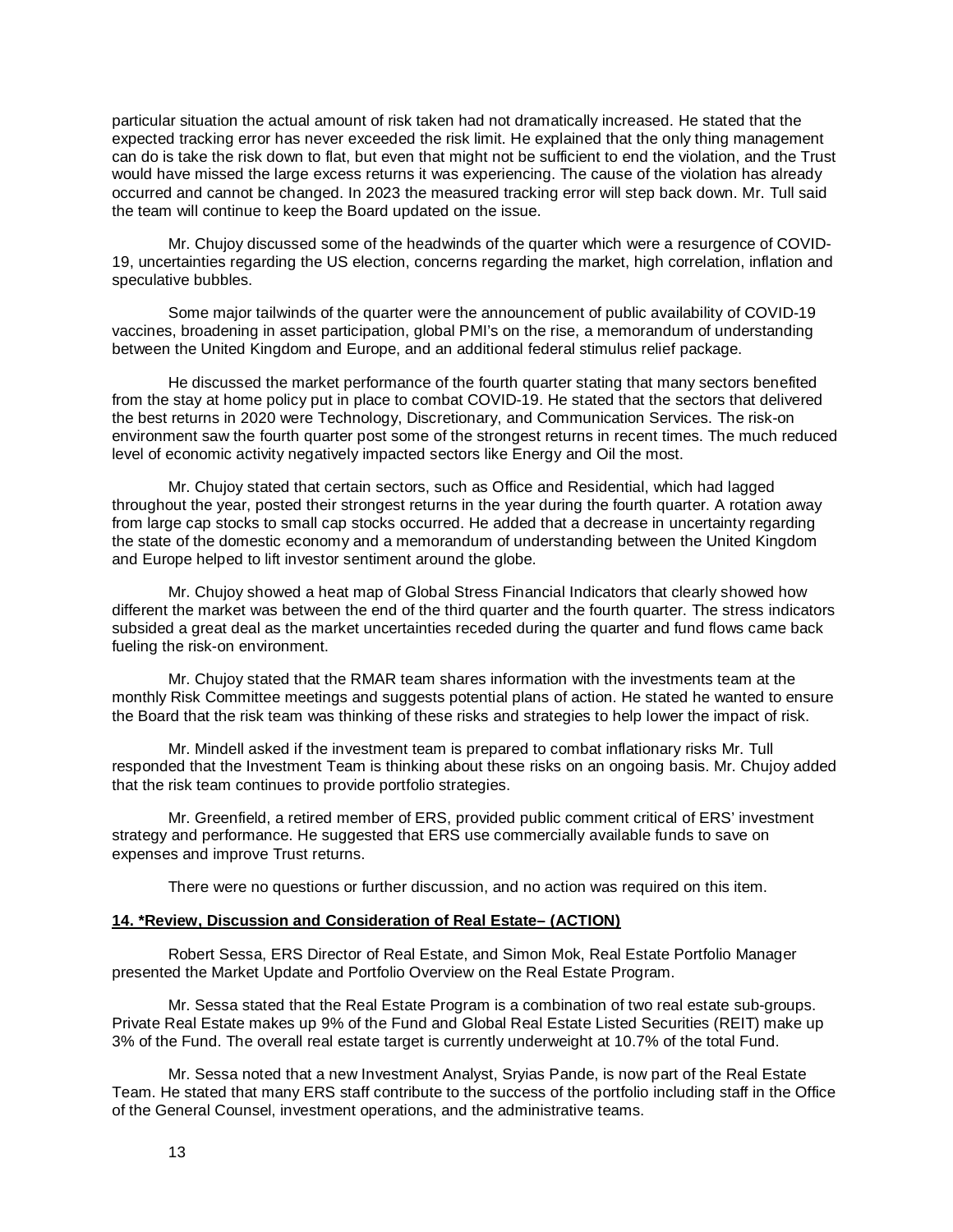The REIT Portfolio was \$903 million dollars as of December 31, 2020. He said that 52% of the portfolio is US based and 48% is based in developed international markets, with Asia making up 25% of international. Mr. Sessa stated that the portfolio is underweight in the US and United Kingdom.

Since inception, the REIT portfolio has outperformed its benchmark by 75 basis points annually. For the calendar year ended December 31, the REIT Portfolio outperformed its benchmark by 179 basis points. The outperformance was driven by stock selection in the US and Australia. The five year annualized outperformance is about 43 basis points, led by Australia and Japan with strong stock selection.

Mr. Sessa then shifted to Private Real Estate and highlighted a few high level statistics. He commented that the staff feels good about the overall leverage levels being just over 50%, compared to the policy limit of 65%, and that the Portfolio is in line with all other policy guidelines.

Mr. Sessa then went over the core/non-core allocation versus the target allocation as of December 31, 2020.

Mr. Sessa then discussed the geographic weights based on the Private Real Estate portfolio's' NAV (Net Asset Value) as of September 30, 2020. The portfolio is overweight with the US representing 77% of the exposure with a target rate of 70%. He went on to say that international is tilted towards Asia making up 16% of the total international exposure. He added that Asia has potential to grow as the team sees better relative value in that area.

Mr. Sessa went over the impact of the pandemic on real estate. He stated that the Hotel and Retail sectors were negatively affected, but that rental collections are increasing. Even though the economy is improving, office demand could decrease 5% to 15% due to changes in work lifestyles. He stated that the team is not sure if it will be cyclical or a longer term trend. He went on to discuss acceleration of existing trends resulting from the COVID-19 pandemic, such as e-commerce, supply chain reconfiguration, cloud computing, and the exodus from coastal cities. Mr. Sessa discussed being concerned about the effect of increasing government intervention on the real estate sector, such as mandated affordable housing, rent holidays, or impositions of rent controls. The team is monitoring global monetary and fiscal response's short and long-term impacts and the inflation it may create. Mr. Sessa commented that Real Estate has typically benefited from inflation.

Mr. Sessa went over Fiscal Year 2020 accomplishments, stating that both the REIT and Private Real Estate portfolios had outperformed their benchmarks for the 1, 3, and 5 year periods. The team continues to underwrite new deals and monitor the portfolio while working remotely. Staff has negotiated an estimated \$150 million in savings and non-economic terms to improve corporate governance for the overall portfolio since inception. He ended the accomplishments by stating that the portfolio complies with all real estate guidelines.

In Fiscal Year 2021, the staff will continue to evaluate how the pandemic has affected people's behavior and analyze repositioning the private real estate portfolio. The team is targeting \$350 million in commitments with a range of \$300 million to \$700 million and three to eight new commitments.

Mr. Sessa said that he wants to amend the Fiscal Year 2021 Tactical Plan. He stated that it serves to guide investing and is created with the asset class consultant. The original Fiscal Year 2021 Tactical Plan was completed in late March/early April 2020 at the depths of the market decline. He explained that the original plan, in hindsight, was too conservative in projections given the stock market's quick and strong rebound. The weighting of private real estate at that time was 8.9% with a target allocation of 9%. As of December 31, 2020 it was 7.8%, and with more clarity, the team is asking for more allocation to the FY 21 Tactical Plan to give more flexibility to reach the 9% target weight.

Ms. Cooley asked how the team has changed their expected risk return from the last proposal. Mr. Sessa said that the projected return has not increased, but because the value of the overall Trust has increased dramatically, the real estate weights have declined from 8.9% to 7.8%.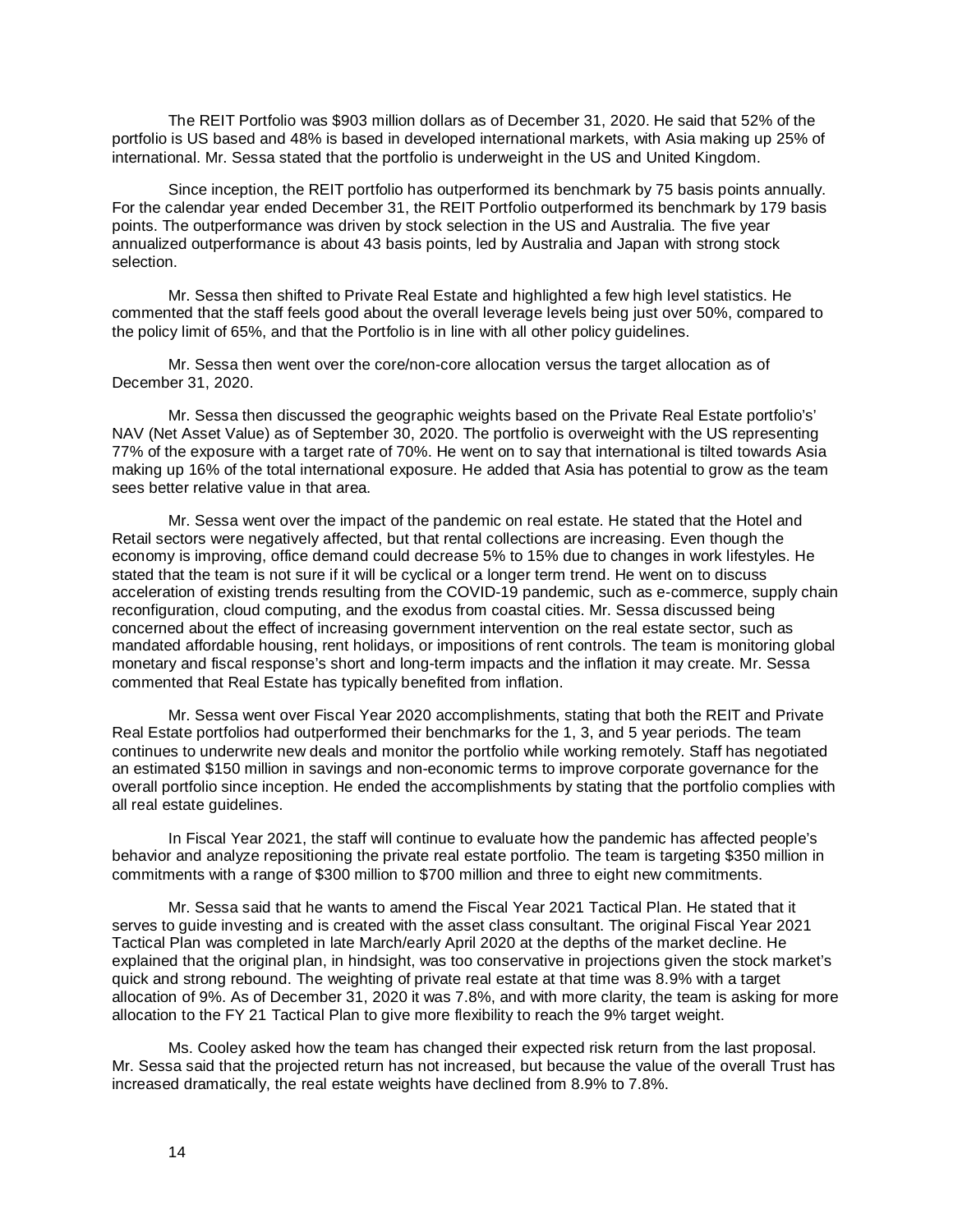In response to a question from Mr. Hille, Mr. Sessa reported that unfunded commitments are approximately \$1.4 billion, and typically 80-90% of that capital will be called.

Mr. Hille if the Private Equity commitment level is taken into account when the Real Estate tactical plan is adjusted. Mr. Sessa responded that Private Equity has slowed down their portfolios commitments.

Mr. Tull added that the teams are always monitoring and managing all the asset classes. He stated that the Private Equity Team has cut back on deal size and is doing more co-invests, and seeking secondary deals (selling in the secondary market).

Ms. Dotter commented that the allocation to cash does not actually sit in the Real Estate Portfolio and is an under allocated component. She suggested that the funding could come from that source.

Mr. Sessa stated that it would be a combination of money returned from existing deals and the trimming of the overweight in the Public Real Estate Portfolio. He added that it would be a moving target.

Mr. Mok presented the Proposed Fiscal Year Tactical Plan for 2022. Mr. Mok stated that the Team's commitments for FY22 is \$350 million, with a range of \$300 million to \$700 million, but that it could be smaller or larger depending on the opportunities, and the team is targeting 50/50 in core and non-core investments, totaling \$150 million.

Mr. Mok discussed that the new term strategy for the Real Estate Team is to continue to understand the post pandemic world and capitalize on new potential opportunities as they arise from market dislocations.

He went on to say that the team will focus on niche fund types to diversify the portfolio (with sectors like Life Science, Self-Storage, Manufactured Housing and Debt Funds). Mr. Mok stated the team will explore long term holds for selective investments in core investments to gain stable income and go into selective international investments with the focus being Asia and possibly the UK.

The IAC then took the following action:

**Motion** made to move that the Investment Advisory Committee of the Employees Retirement System of Texas Approve the amended proposed Real Estate Program Annual Tactical Plan for Fiscal Year 2021 and the proposed Real Estate Program Annual Tactical Plan for Fiscal Year 2022.

**Motion** by Ken Mindell, second by Gene Needles Final Resolution: Motion Carries Aye: Robert Alley, Gene Needles, Caroline Cooley, Laurie Dotter, James R. Hille, Milton Hixson, Ken Mindell

The Board of Trustees then took the following action:

**Motion** made to move that the Board of Trustees of the Employees Retirement System of Texas Approve the amended proposed Real Estate Program Annual Tactical Plan for Fiscal Year 2021 and the proposed Real Estate Program Annual Tactical Plan for Fiscal Year 2022.

**Motion** by Catherine Melvin, second by Brian Barth Final Resolution: Motion Carries Aye: Craig Hester, Brian Barth, Ilesa Daniels, Jim Kee, Catherine Melvin

There were no questions or further discussion on this item.

#### <span id="page-16-0"></span>**15. \*Opportunistic Credit Program - Market Update and Consideration of Proposed Opportunistic Credit Annual Tactical Plan for Fiscal Year 2022 – (ACTION)**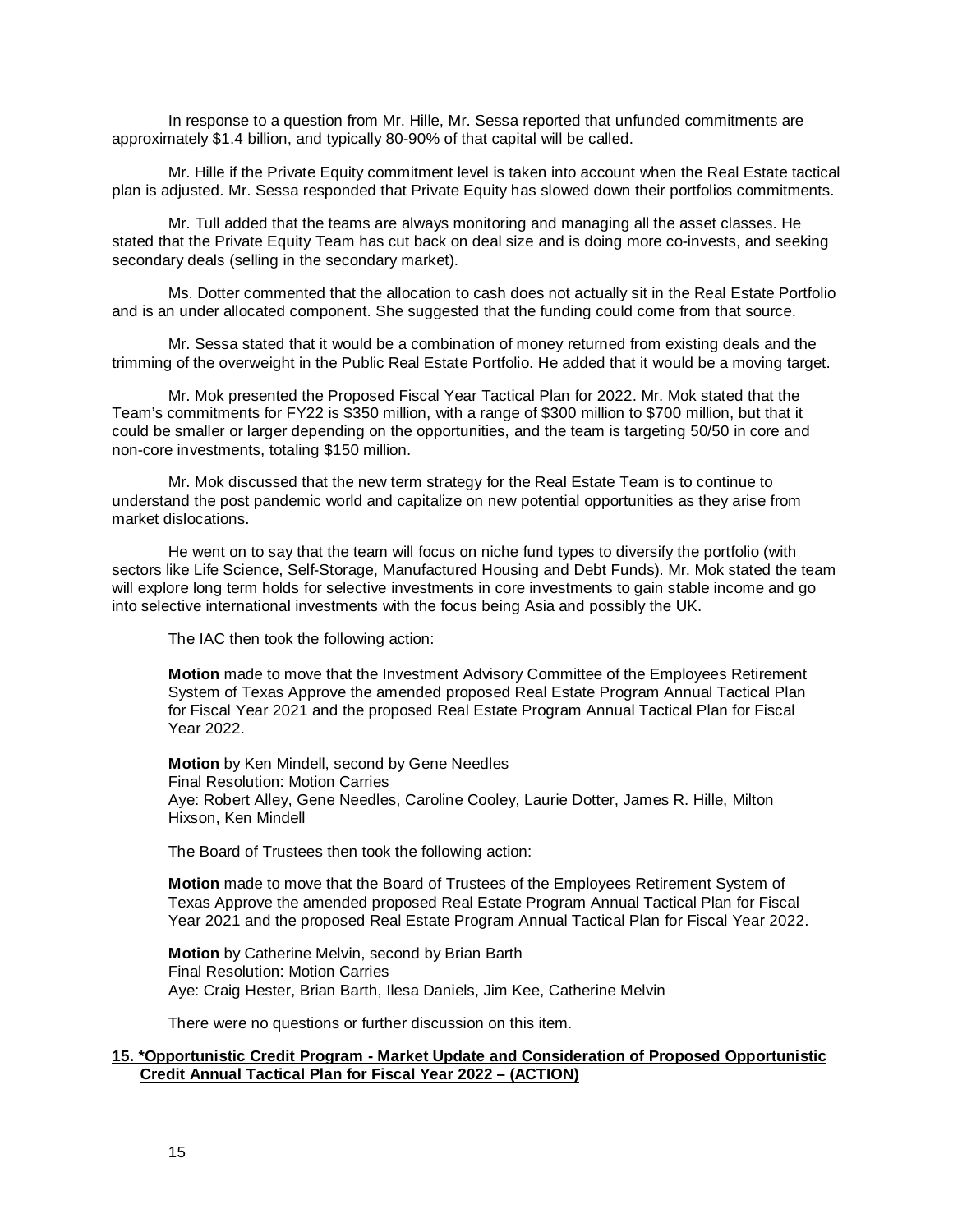Mr. Nicholas Maffeo, ERS Hedge Funds Portfolio Manager, Mr. Panayiotis Lambropoulos, ERS Hedge Funds Portfolio Manager, and Mr. John Claisse, Mr. Tom Cawkwell, Mr. James Kokoza, Albourne Partners, presented the Market Update and Proposed Opportunistic Credit Annual Tactical Plan for Fiscal Year 2022.

Mr. Maffeo provided an overview of the Opportunistic Credit Program noting that the purpose of the portfolio is to capture opportunities that do not fit naturally within other asset classes. The portfolio is designed to take advantage of various forms of illiquidity premium across private credit. The strategies include private lending, distressed, structured product, and real assets. The primary focus is on yieldseeking credit-oriented investments. The long-term target weight for the portfolio is 3%.

Mr. Maffeo noted that the allocation allows ERS to generate unique sources of return within the credit markets. He added that the portfolio includes a diverse spectrum of strategies, which can span across traditional asset classes such as income producing, asset backed, and distressed.

Mr. Maffeo explained the investment approach is a non-traditional portfolio construction mandate. The team will only consider compelling opportunities relative to current Trust investments. There are no minimum exposure ranges, therefore the team is not forced to allocate capital allowing ERS to invest in an opportunistic fashion. He noted that the preference is for committed capital structures where capital will be drawn over a period of time. The team believes it is a more efficient use of capital and can mitigate risks such as a drag in fees or the j-curve effect. Certain strategies may also provide consistent cash distributions throughout the life of the investment, effectively de-risking the initial investment with the manager.

Mr. Maffeo discussed the investment focus, noting that on an aggregate basis the portfolio would target returns of at least 6.5% on a net basis. He noted that the management fees will generally be paid on invested capital. To protect from downside risk the team will look at structures that are self-liquidating, senior secured strategies with consistent cash flow, and deals with both covenants and collateral.

Mr. Maffeo said that the team will incorporate a core satellite approach to portfolio construction. The team will initially focus on a multi strategy manager that will serve as a core anchor position within the portfolio with tactical flexibility to invest across different credit strategies. They will also look to niche strategies to serve as satellite smaller positions within the portfolio. These opportunities may be due to a market dislocation or to a manager's investment focus and process. The broader portfolio will have an overweight to private lending mostly in the North American opportunities.

Dr. Kee asked what the yields for the asset class look like, compared to what it was two or three years ago, and if they are as compressed as the remainder of the fixed income universe. Mr. Maffeo responded that the yields are in the range of LIBOR+5.5% - LIBOR+6.5%.

Mr. Hester asked that if the target return for the Trust is 7%, why is the team emphasizing an asset class with an expected return of only 6.5% net. Mr. Maffeo responded that he believes the 6.5% benchmark came from a reflective benchmark for the Opportunistic Credit Program, which is the S&P Leveraged Loans Index plus an appropriate spread. This spread was determined to be +150 basis points.

Ms. Dotter asked if the 6.5% rate is what the team hopes to achieve and how long the portfolio could stay invested below the 7%. Mr. Maffeo stated that the 6.5% is more of a minimum threshold to do business with ERS. In the case of the potential multi-strategy allocation, 6.5% is set as the hurdle rate, so the potential manager needs to earn that before any performance fee is paid. He added that the team is expecting higher returns than 6.5% and that the Trust's actuarial rate of return is a good guideline for ERS to use.

Ms. Cooley asked if the team, depending on the structure and where the team is in the spectrum of opportunistic credit managers, is leveraging their portfolios in order to turn the 6.5% return to 10%, and if the team is expecting to use leverage in the program as currently contemplated.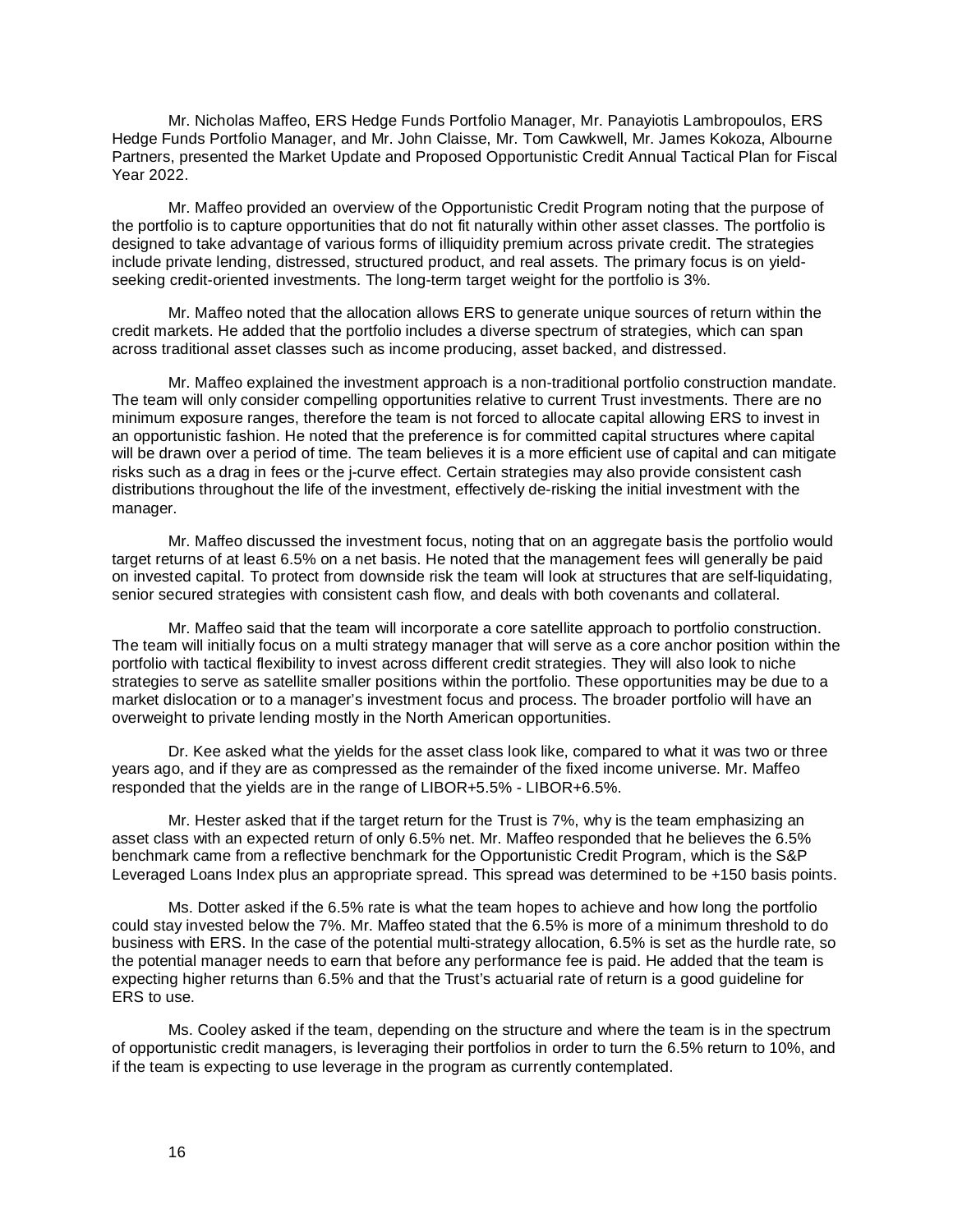Mr. Maffeo responded that it can vary by strategy. In the case of the proposed multi-strategy, the team is expecting a half of turn of leverage to be used. However, other strategies could use higher amounts of leverage, although the team would be hesitant with those deals using higher leverage. He highlighted that this portfolio is opportunistic in a sense it is not forced to allocate if the team is not seeing what is expected on the return side.

Mr. Hester stated that he believes this will require a great deal of due diligence with the current environment, where credit spreads have compressed even more after the first part of 2020. He added that the monetary and fiscal programs implemented from the federal government have covered a bit of risk.

Mr. Maffeo stated that the team has been very selective and has had conversations with private equity companies to see how the current proposed multi-strategy manager operates. He added that the team is definitely trying to be diligent with the selection of managers.

Mr. Tull added that in 2019 the team was looking at rates of 6%-8%. As a result of the pandemic the expectation was lowered. He stated that he feels the team is going about it the right way to have a core base to build on as the credit side changes and that more opportunities may arise.

Mr. Alley commented that he sees the program as a credit instrument of investments and not the sole investment, but a good complement for other investments in terms of credit program and investment analysis.

Mr. Claisse, from Albourne, explained that the Albourne team has advised investors on private credit mandates for almost 20 years. He said that although there are attractive opportunities, there are associated risks and there is a vertical range of attributes across the opportunistic space. He briefly went over some of the sub strategies and explained that they offer many opportunities of flexibility and protection.

Mr. Cawkwell highlighted the outlook of the strategies and the economic cycle. He stated that credit valuations have recovered significantly from the depths of the COVID-19 pandemic, resulting from monetary and fiscal stimulus. Liquidity has improved materially, helping to alleviate price stress. With the recovery in valuations and liquidity conditions, the level of systematic risk has also moderated. He stated that interest rates are marginally rising, but central banks' rate policies and bond purchases have served to allay default risk.

Mr. Cawkwell stated that Asian markets continue to offer the most compelling opportunities across the lending and distressed categories. In contrast to Asia, European distressed credit opportunities remain muted, and marked by anemic levels of stressed debt and continue to have low default rates.

He explained that distressed is seen as a positive area for allocation today, compared to a year ago. He went on to say that the leading opportunity is in specialty finance, and that in structured products it is more in the real estate area. Lastly he commented that it is harder to provide a recommendation on real asset & esoteric credit.

Mr. Maffeo concluded that the initial target allocation expectations for the Tactical Plan for Fiscal Year 2022 will be 0-3 investments over the next 12 months equal to 1% of the Trust's allocation target (\$300 million). He commented that the initial sourcing would focus on a multi asset/strategy anchor investment that could include a comingled or a "Fund of One" fund structure with the benchmark being the S&P LTSA Leveraged Loan Index + 150 basis points. He stated that the primary consultant will continue to be Albourne Partners.

Ms. Dotter asked if the team would be able to retain control of the allocation if it is a "Fund of One". She emphasized that it should be an area to invest only when there is a good opportunity. She asked if the structure with the manager would allow for that.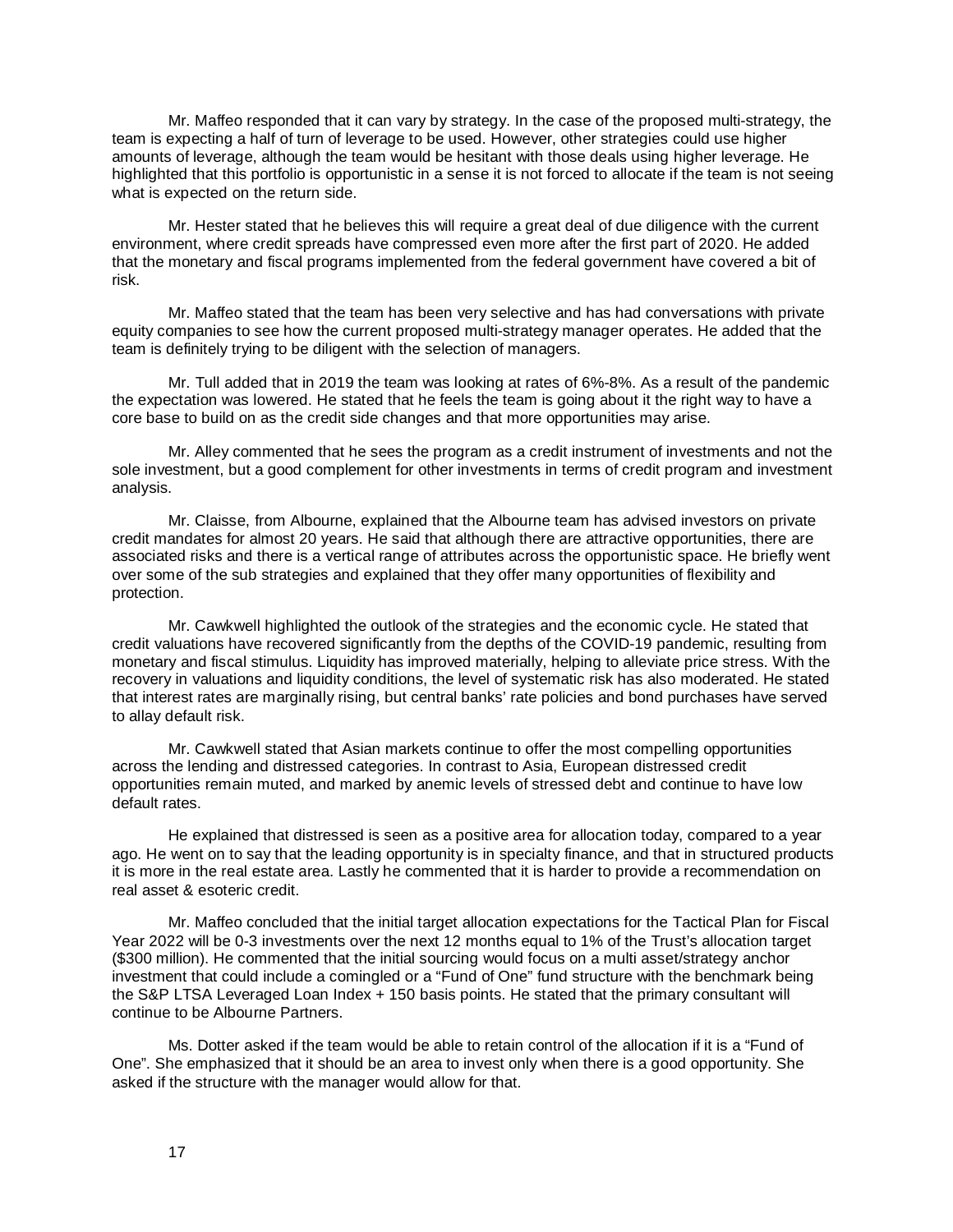Mr. Maffeo responded that there is more control with these type of investments and that the hurdle rate of 6.5% will cause the proposed manager to only consider investments that exceed this return threshold.

Mr. Ally asked how the "Fund of One" will be benchmarked. Mr. Maffeo commented that the individual investments would have the benchmark of at least 6.5% net and once fully allocated it would be benchmarked against the S&P Loan Index + of 150 basis points.

The IAC then took the following action:

**Motion** made to move that the Investment Advisory Committee of the Employees Retirement System of Texas Approve the Opportunistic Credit Program Tactical Plan for Fiscal Year 2022.

**Motion** by Gene Needles, second by Ken Mindell Final Resolution: Motion Carries Aye: Robert G. Alley, Gene Needles, Caroline Cooley, Laurie Dotter, James Hille, Ken Mindell, Milton Hixson

The Board of Trustees then took the following action:

**Motion** made to move that the Board of Trustees of the Employees Retirement System of Texas Approve the Opportunistic Credit Program Tactical Plan for Fiscal Year 2022.

**Motion** by Brian Barth, second by Catherine Melvin Final Resolution: Motion Carries Aye: Craig Hester, Catherine Melvin, Brian Barth, Ilesa Daniels, James Kee

There were no questions or further discussion on this item.

#### <span id="page-19-0"></span>**16. Agency Update**

Mr. Porter Wilson, ERS Executive Director, presented the Agency Update.

*2021 Legislative Session –* Mr. Wilson informed the Board that he has met with legislators and staff of the Senate Finance Committee and House Appropriations Committee to discuss options for returning the ERS pension plans to actuarial soundness. Staff throughout ERS are reviewing filed legislation for their impact on the programs, including any fiscal impact to the State. Staff prepared a report of bills that could have a significant impact on the agency, state employees and retirees. Staff is currently tracking and analyzing more than 150 bills. The bills list report is posted to the ERS public webpage. Anyone who is interested can sign up to receive an email update whenever ERS updates the webpage.

*1836 San Jacinto Building Update –* Mr. Wilson provided updates on the construction of the building. The exterior of the building is almost complete and work continues on the interior. The granite panels that were saved from the original ERS Annex building are going to be part of the feature wall in the first floor lobby of the 1836 San Jacinto building. He reported that a small ribbon-cutting event will be held outside on April 21, 2021.

*2021 Get Fit Texas Challenge –* The 2021 Get Fit Texas Challenge kicked off on January 11, 2021 through March 21, 2021. The challenge asks state employees to be active 30 minutes a day, five days a week for 150 minutes for 10 weeks. This year's challenge has been extended an extra week due to the widespread snow and subsequent power disruption in February. Mr. Wilson reported that in the last three years ERS has placed first in the mid-sized agency category and intends to defend the title again this year. Results of the challenge will be presented at the May 26 Board Meeting.

*Chief Investment Officer Search –* Tom Tull, ERS Chief Investment Officer, has announced his plans to retire at the end of the fiscal year after nearly 12 years at ERS. ERS has enlisted the services of Korn Ferry, an international search firm to assist with the hiring process. Michael Kennedy is the senior